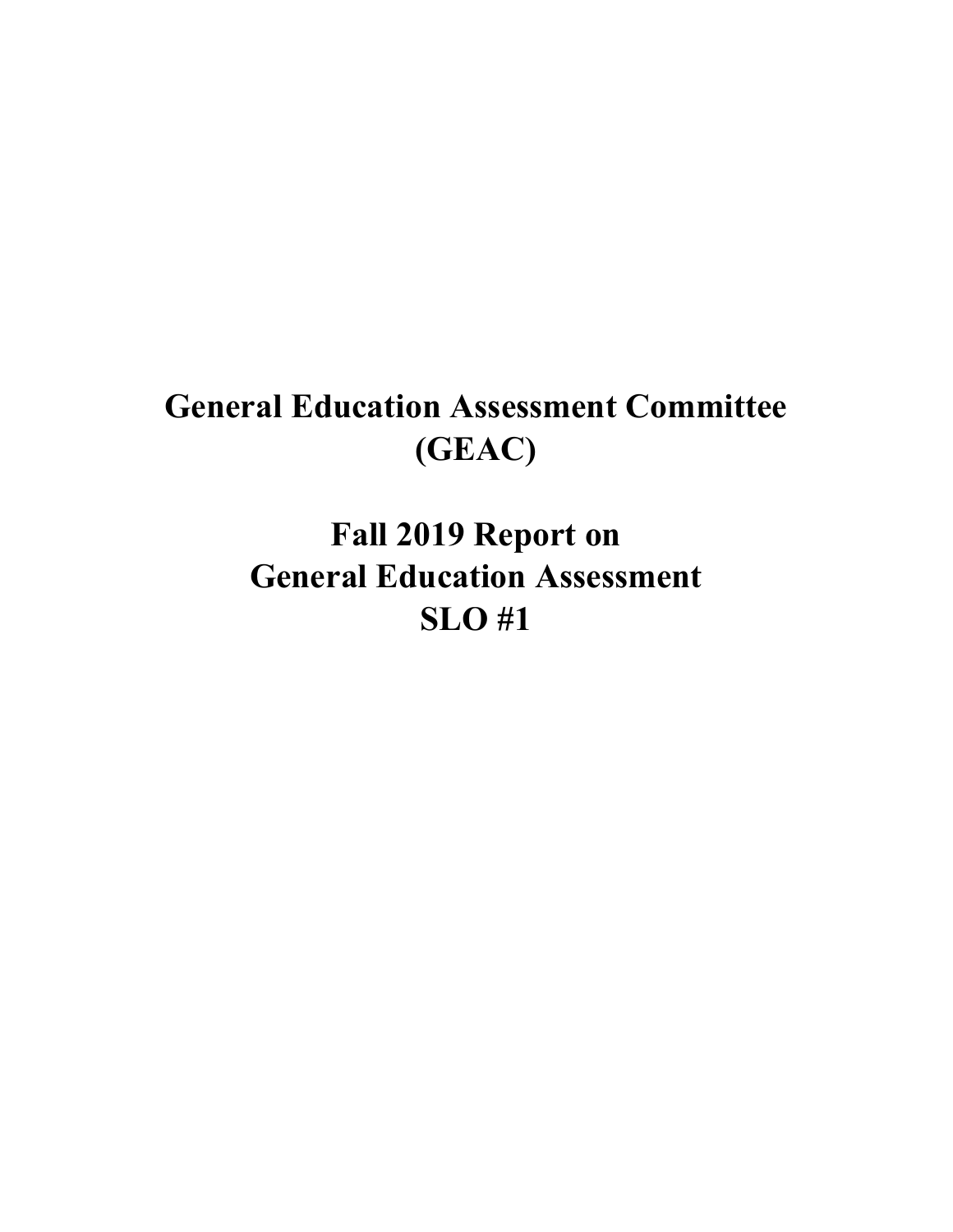# **GENERAL EDUCATION ASSESSMENT COMMITTEE (GEAC) COMMITTEE MEMBERS**

Angela M. Cirucci, Committee Chairperson, College of Visual and Performing Arts Krista Prock, Committee Vice Chairperson, Non-Teaching Faculty

| College of Business                   | Yongjae Kim           |
|---------------------------------------|-----------------------|
| College of Education                  | George Sirrakos, Jr.  |
| College of Liberal Arts and Sciences  | Sudarshan Fernando    |
| College of Visual and Performing Arts | Angela M. Cirucci     |
| At-Large Teaching Faculty             | Khori Newlander       |
| At-Large Teaching Faculty             | Yun (Amy) Lu          |
| <b>At-Large Teaching Faculty</b>      | Robert Ryan           |
| At-Large Non-Teaching Faculty         | Krista Prock          |
| Academic Dean                         | David Beougher        |
| Office of Assessment                  | Karen Rauch           |
| <b>General Education Committee</b>    | John Stanley          |
| Administrative Support                | <b>Bethany French</b> |

2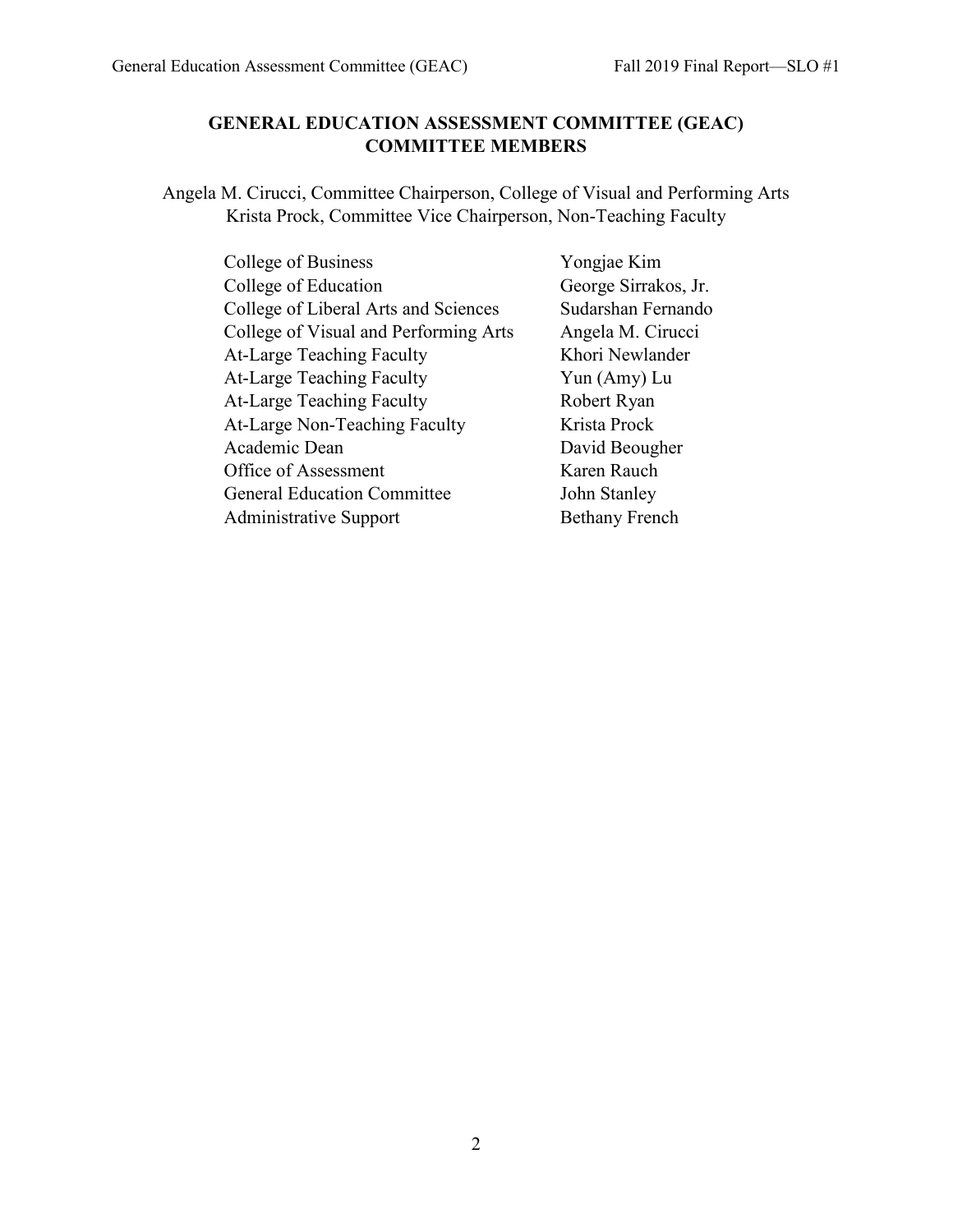# **TABLE OF CONTENTS**

| $\begin{minipage}{.4\linewidth} \textbf{Glossary}.\textcolor{blue}{.}\textcolor{blue}{.}\textbf{S} \end{minipage}$ |  |
|--------------------------------------------------------------------------------------------------------------------|--|
|                                                                                                                    |  |
|                                                                                                                    |  |
|                                                                                                                    |  |
|                                                                                                                    |  |
|                                                                                                                    |  |
|                                                                                                                    |  |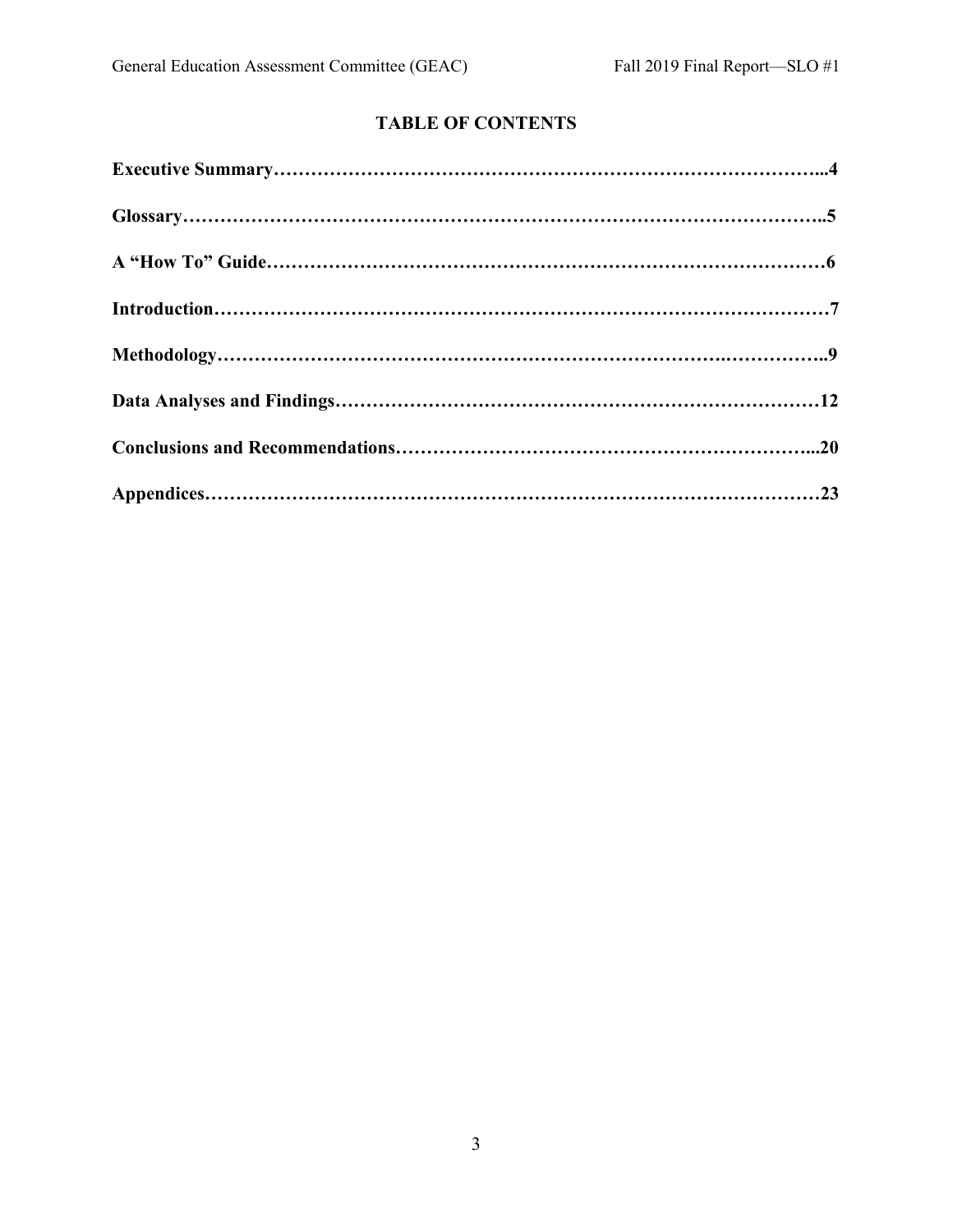## **EXECUTIVE SUMMARY – FALL 2019 ASSESSMENT REPORT (SLO #1)**

- The General Education Assessment Committee (GEAC) is charged with directly assessing student learning outcomes (SLOs) for the University's General Education Program. During Fall 2019, the GEAC collected student work products pertaining to SLO #1. This SLO is separated into two sub-SLOs: SLO #1a (oral communication) and SLO #1b (written communication).
- This is the GEAC's third assessment report of the 2018 General Education program. The purpose of this report is to document the GEAC's assessment process and to provide data-driven recommendations regarding the University's General Education program to the General Education Committee and to the Division of Academic Affairs.
- Faculty compliance for submitting student work products for SLO #1a was 100%. Faculty compliance for submitting student work products for SLO #1b was 64%.
- For SLO #1a, a sample of 174 student work products was assessed and 76 were double-rated. For SLO #1b, a sample of 236 student work products was assessed and 28 were double-rated.
- Student work products were rated using common rubrics that were created during the General Education Redesign process. Several aspects of the rubrics were adapted and modified from the Valid Assessment of Learning in Undergraduate Education (VALUE) rubrics created by the Association of American Colleges and Universities (AAC&U).
- For SLO #1a, an examination of cumulative frequency revealed that about 62% of the student work products performed at or above Performance Level 2, which is the level that the GEAC established as the benchmark. For SLO #1b, 65% of the student work products performed at or above Performance Level 2.
- Data analyses of SLO #1a revealed that students with a higher incoming high school GPA were significantly more likely to perform better than those coming in with a lower high school GPA.
- The GEAC makes several recommendations driven by the findings of this analysis.
	- o *General Education Assessment Committee*
		- Take note that only COM and MLS were represented and that these two assignments varied greatly
		- Consider faculty rating their own students' work and decide what level of error is acceptable
		- Find a better and more efficient method for training raters to use the rubrics
	- o *General Education Committee*
		- Make it clearer that submitting student work products is a condition of teaching a general education course
	- o *Academic Affairs*
		- Increase faculty compliance for submitting student work products
		- Allocate resources for digital archive for submitting student work products, preferably a system that is linked to D2L
		- Address significant differences regarding students with lower incoming high school GPAs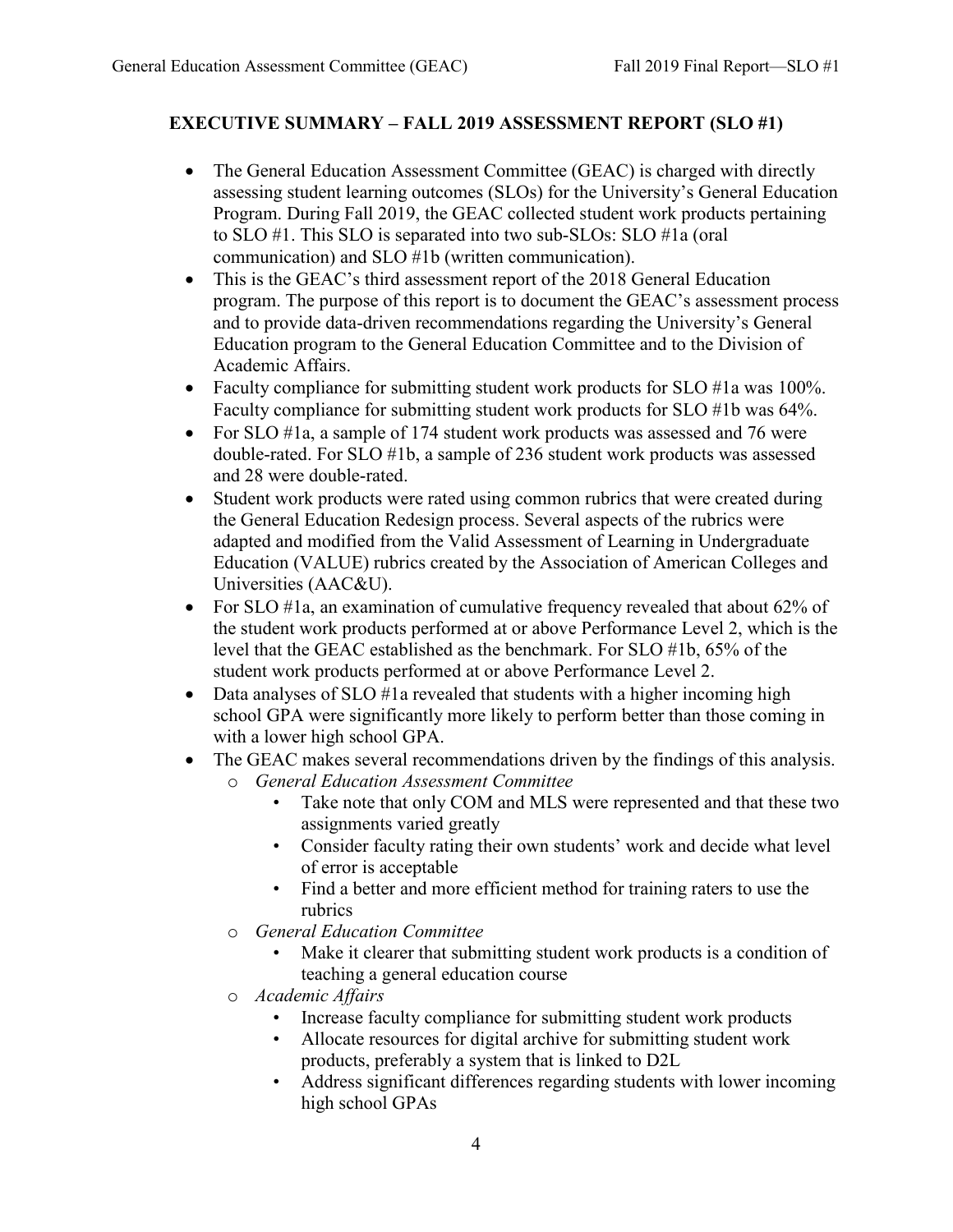# **GLOSSARY OF TERMS**

**Assessment**: A continuous process that allows the General Education Assessment Committee to (1) determine the extent of students' competence against a particular student learning objective, (b) identify challenges and highlight areas where students can improve, and (c) engage in effective, data-driven decision making regarding the University's General Education program.

**Benchmark**: A point of reference that serves as the expected level of performance along a series of progressive levels in a rubric.

**Student Learning Outcome**: A statement that clearly identifies the expected knowledge, skills, and dispositions that students are expected to acquire as a result of a program of study or, in this case, the General Education program.

**Student Work Product**: An assignment submitted by faculty to the General Education Assessment Committee to demonstrate students' competence against the student learning outcome being assessed.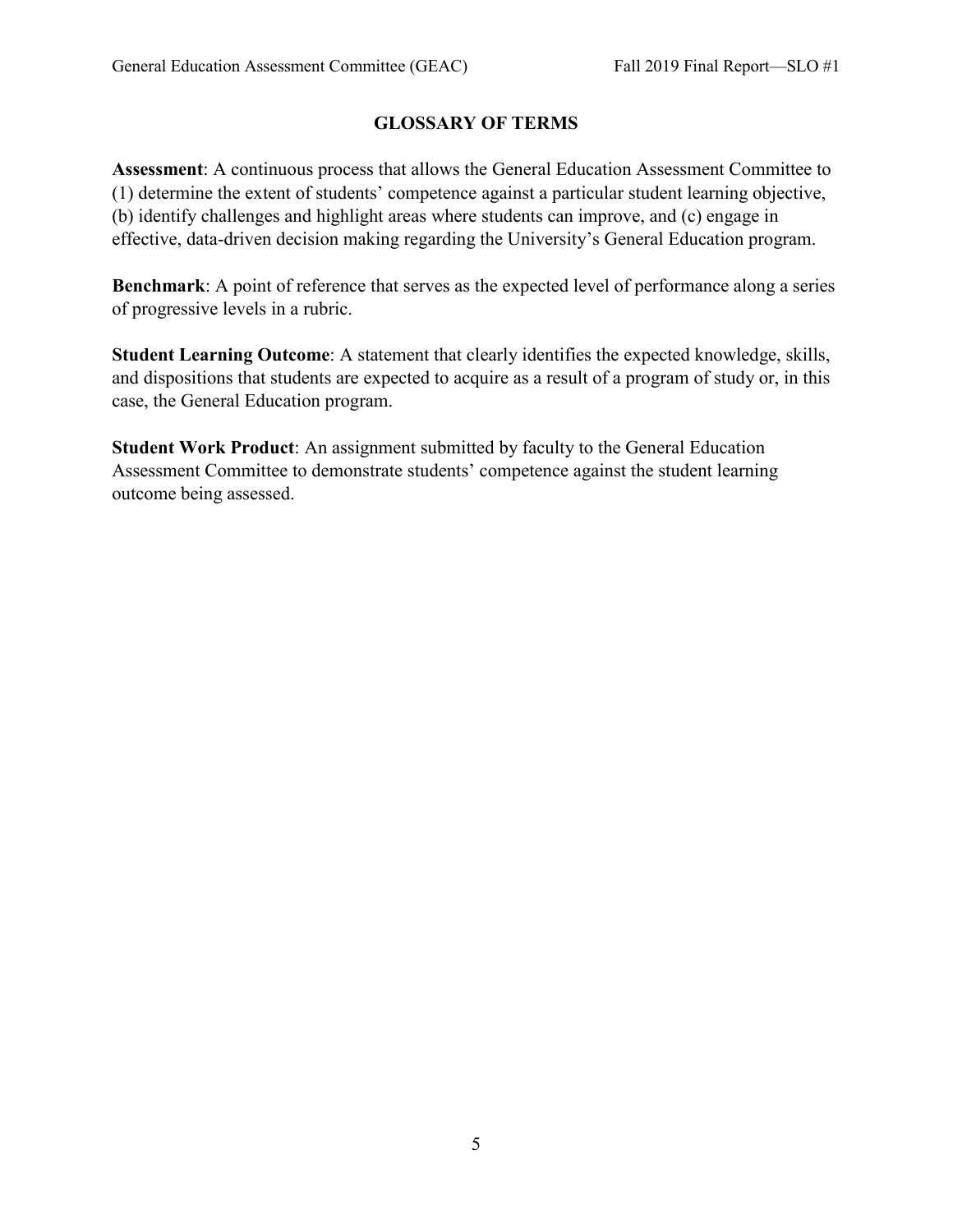# **A "HOW TO" GUIDE TO USING THIS REPORT**

This report should be used in a manner that is appropriate and consistent with the Association of Pennsylvania State College and University Faculties (APSCUF) Collective Bargaining Agreement. Reports submitted by the GEAC, including the constituent data embedded in said reports, shall not be used in any way to evaluate the individual performance of any faculty member and shall not be included in any way in departmental, college, or university evaluation, tenure, or promotion processes.

The information within this report should be used to facilitate campus-wide discussions about the data to derive meaning and engage in effective decision making.

The information within this report should be used to facilitate conversations between academic deans, department chairs, and faculty to ensure alignment between the General Education student learning outcomes and student work products submitted to the GEAC as well as compliance with the GEAC's request for student work products.

Recommendations within this report should be considered and discussed by the General Education Committee and the Division of Academic Affairs.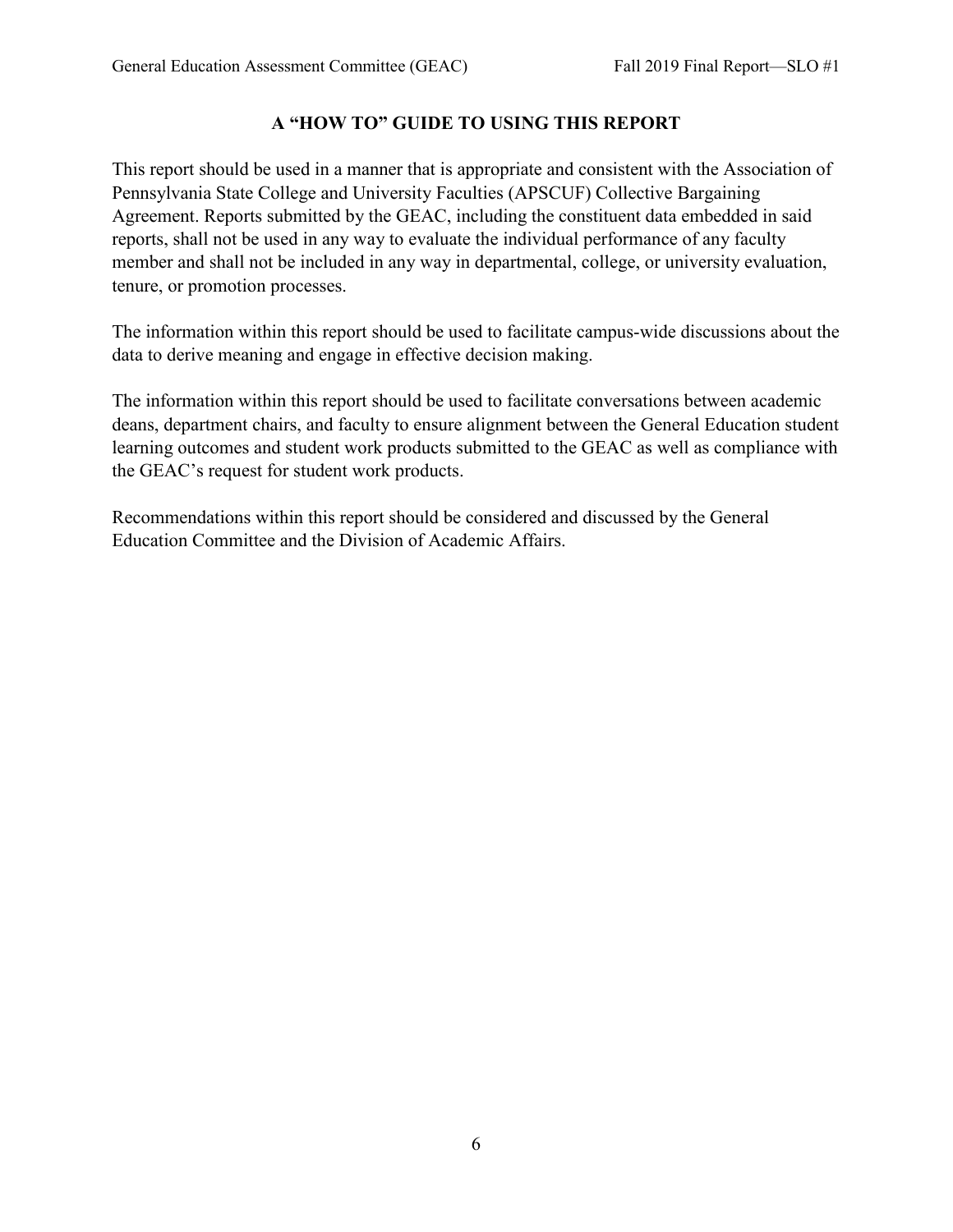## **I. INTRODUCTION**

The General Education Assessment Committee (GEAC) was established in April 2010 by passage of the Final General Education Proposal from the General Education Task Force. Since its inception, the GEAC's purpose has been to (1) identify the means of assessing direct, and where appropriate, indirect, evidence of student learning outcomes for the General Education Program at Kutztown University (KU), (2) use data to make recommendations to the General Education Committee and to the Division of Academic Affairs on ways to improve the structure and content of the General Education program at KU, and (3) identify appropriate methods to collect assessment data to determine students' achievement of the General Education program's Student Learning Outcomes (SLOs).

Much of the 2017-2018 academic year was spent creating a new General Education program. This new program was adopted by the University and came into effect beginning with the Fall 2018 semester. The 2018 General Education program consists of eight SLOs:

- SLO #1: Communicate clearly and effectively orally and in writing.
- SLO #2: Apply scientific and quantitative reasoning to solve problems and increase knowledge.
- SLO #3: Apply skills in critical analysis and reasoning for the interpretation of data.
- SLO #4: Engage critically with creative or artistic works.
- SLO #5: Demonstrate the ability to retrieve, interpret, evaluate, and use information.
- SLO #6: Analyze the role of values, ethics, diversity, and multiple perspectives in local and global society.
- SLO #7: Demonstrate an understanding of various models for the development of the whole person.
- SLO #8: Explore concepts, ideas, and methods from a variety of disciplines.

The 2018 General Education Program consists of 42-45 credits, which facilitate students' competence toward the eight SLOs. The structural components of the program include:

- First Year Seminar: Discovering College
	- o 3 credits earned in a First Year Seminar (FYS) course
	- o Transfer students who are transferring 30 credits or more and not transferring an FYS course may select any approved General Education course
	- o The FYS course aligns with SLO #5 and SLO #7
- Category A: Communicating with and About the World
	- o 12 credits distributed among four courses
	- o Courses in this category align with SLO #1 and SLO #5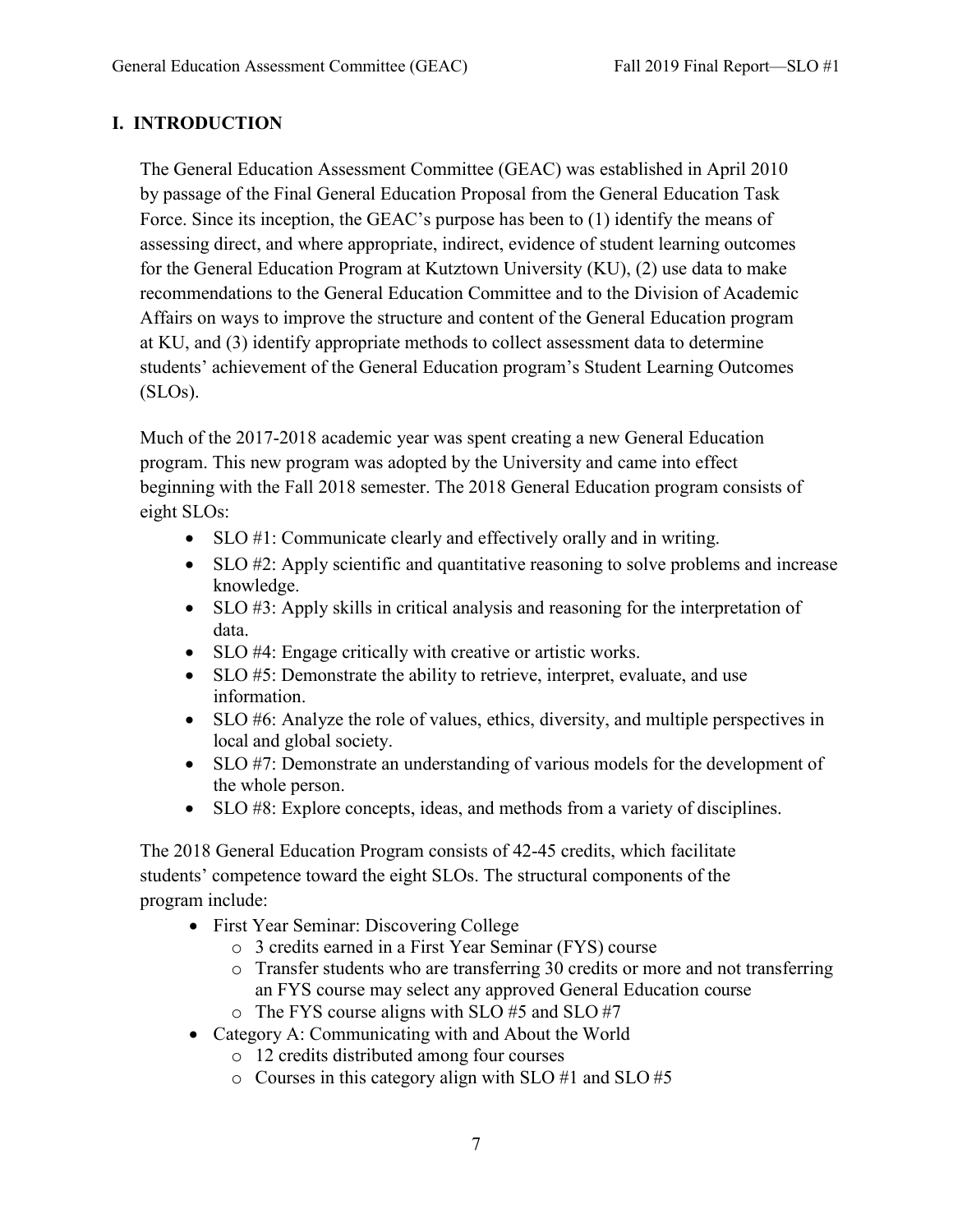- Category B: Understanding Self and Others
	- o 9 credits distributed among three courses
	- $\circ$  Courses in this category align with SLO #3 and SLO #6
- Category C: Understanding Science and Technology
	- o 9-12 credits distributed among three courses
	- $\circ$  Courses in this category align with SLO #2 and SLO #3
- Category D: Understanding and Creating Ideas
	- o 9 credits distributed among three courses
	- o Courses in this category align with SLO #4 and SLO #6

Beginning with Fall 2018, the GEAC plans to assess all of the SLOs in a three-year assessment cycle, with at least one SLO assessed per semester. The GEAC's schedule for assessment is located in Appendix A. During Fall 2019, the GEAC collected data to assess SLO #1, which is associated with courses in Category A: Communicating with and About the World. Due to SLO #1's complexity, the SLO was separated into two sub-SLOs: SLO #1a—Communicate clearly and effectively orally and SLO #1b— Communicate clearly and effectively in writing.

Over the past several years, it has been the GEAC's practice to submit an annual assessment report with an extended report issued every three years. As of Fall 2018, the GEAC changed its reporting schedule to issue an assessment report every semester. This is the GEAC's third assessment report of the 2018 General Education program. The purpose of the Fall 2019 assessment report is to document the GEAC's assessment process and to provide data-informed recommendations regarding the University's General Education program to the General Education Committee and to the Division of Academic Affairs. The report will also be shared with faculty and made publicly available on the Office of Assessment's website. The Fall 2019 assessment report includes (1) the GEAC's methodology for collecting data to assess student's competence toward SLO #1, (2) findings from the data analyses, and (3) conclusions and recommendations derived from the data analyses.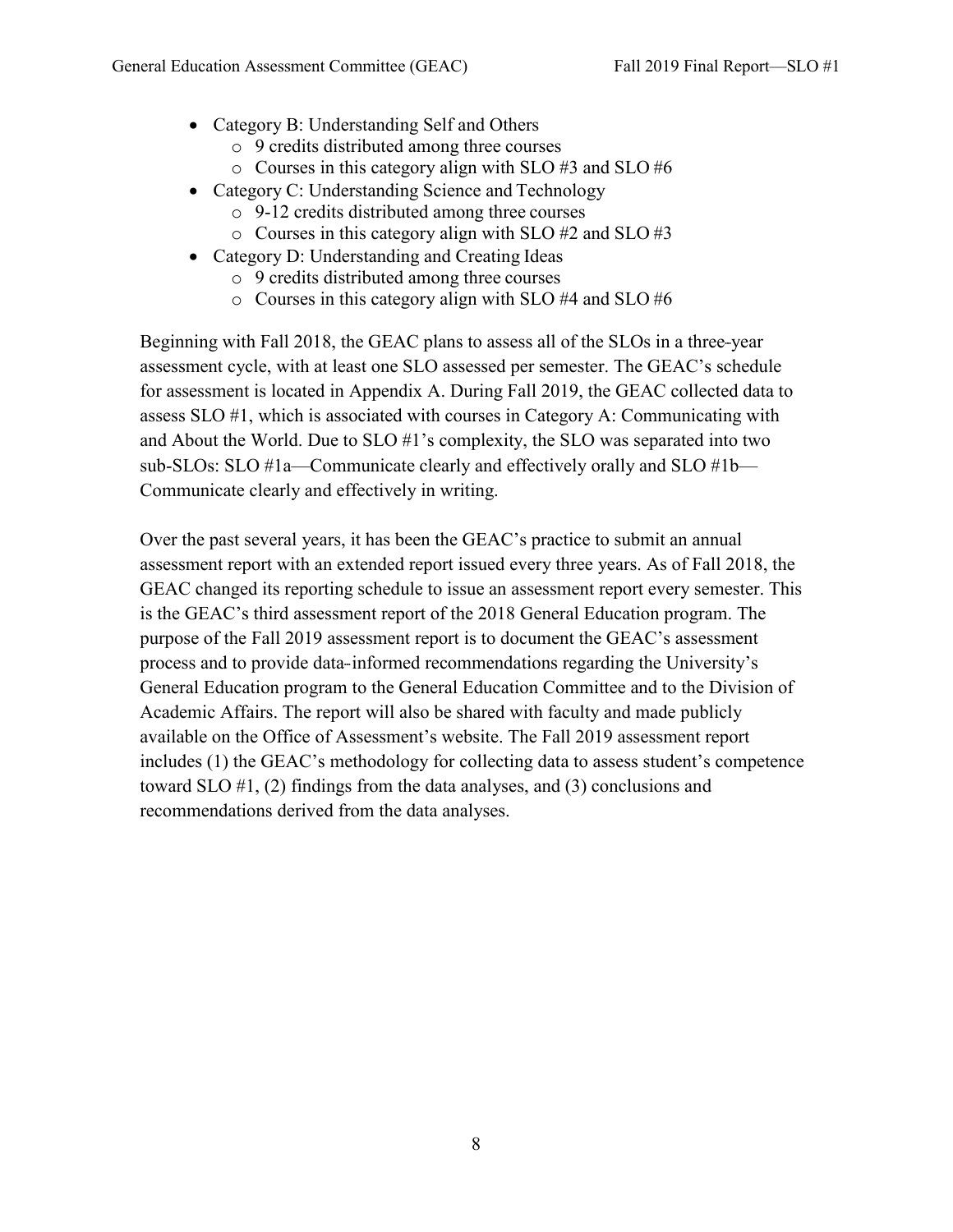## **II. METHODOLOGY**

During Fall 2019, the GEAC collected student work product to assess students' competence regarding SLO #1. This particular SLO is connected to courses in Category A of the 2018 General Education program. It should be noted that Category A courses align with either SLO #1a (oral) or SLO #1b (written), but not both. A complete listing of Category A courses can be found on the University's General Education website. This section of the assessment report provides an overview of the data sources, a description of how the sample was selected, and an explanation of how data were derived from student work products.

Because the nature of the student work products was different for each of the two sub-SLOs, the methodology will be discussed separately in the subsequent sections.

### **Data Sources and Submission of Student Work Product**

At the beginning of the Fall 2019 semester, the GEAC emailed all faculty who were teaching a Category A course. The message outlines the GEAC's data collection and assessment processes and requested that faculty prepare for submitting student work products that most closely aligned with the associated SLO (either 1a or 1b) and its corresponding rubric. To assist faculty in determining the suitability of a course assignment for General Education assessment purposes, the GEAC provided a description of SLO #1a and #1b with a copy of the rubric for SLO #1a (Appendix B) and for SLO #1b (Appendix C).

During the Fall 2019 semester, the University offered a total of 122 Category A course sections. Of these, 39 were designed to meet SLO #1a (oral). The remaining 83 course sections were designed to meet SLO #1b (written).

Near the beginning of the semester, the GEAC offered three information sessions regarding SLO #1's definition, associated rubrics, how to ensure the course is meeting the SLO, and how to create assignments that demonstrate alignment with the rubric. These sessions were held on September 19, 23, and 25. In total, about seven faculty members attended.

## *SLO #1a*

Due to the performance nature of student work products under SLO #1a, instead of these faculty sending in student work products, student work products were rated in class, as they were speaking. Only two departments were represented in the Fall 2019 semester under SLO #1a—Communication Studies (COM) and Modern Language Studies (MLS).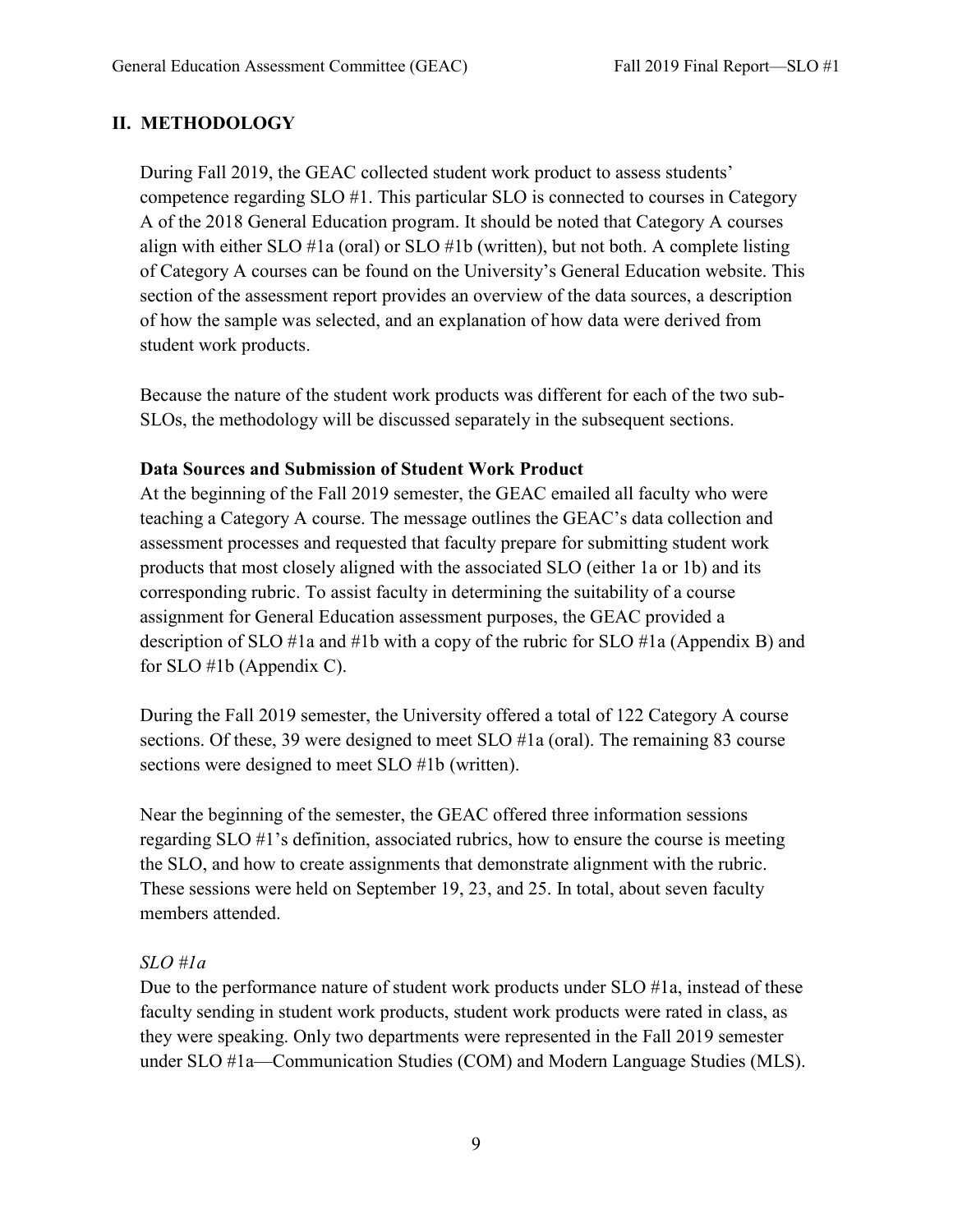To assess COM courses, faculty teaching Category A courses were notified that a member of the GEAC would attend one meeting of one of their sections of the course. The faculty member provided the days and times when students would be performing the chosen assignment that most aligned with SLO #1a.

Due to the foreign language component, MLS faculty rated their own students on one assignment within the courses that they taught in Category A. Thus, instead of submitting student work product, MLS faculty simply emailed the GEAC student names and ratings.

The compliance rate for submission of student work products for SLO #1a was 100%. All COM faculty allowed GEAC members to visit their classrooms, and all MLS faculty emailed ratings. The 39 course sections accounted for 863 possible student work products. MLS accounted for 125 possible student work products and the other 738 were products from COM courses.

A student not submitting their work to MLS faculty was a factor that decreased the overall number of available MLS student work products. As a result, 98 MLS student work products were rated.

Because GEAC members attended COM meetings, only the number of students that performed those days were rated. The number of student work products collected from each professor ranged from four to ten. Lower numbers per section were often impacted by students not showing up for their performance, but these no-shows were not noted. The total number of COM student work products rated was 76.

## *SLO #1b*

The compliance rate for submission of student work product for SLO #1b was about 64%. For SLO #1b, the 83 course sections accounted for 1767 possible student work products. Non-compliance accounted for a decrease of 526 student work products out of the possible 1767. A student not submitting their work to faculty accounted for a decrease of 65 student work products. As a result of these two factors, the pool of 1767 possible student work products shrank to 1176.

Faculty were asked to email student work products along with copies of the course assignment to the GEAC chair by the conclusion of the Fall 2019 semester.

## **Selection of the Sample**

#### *SLO #1a*

As explained above, MLS faculty attempted to rate all student work products for the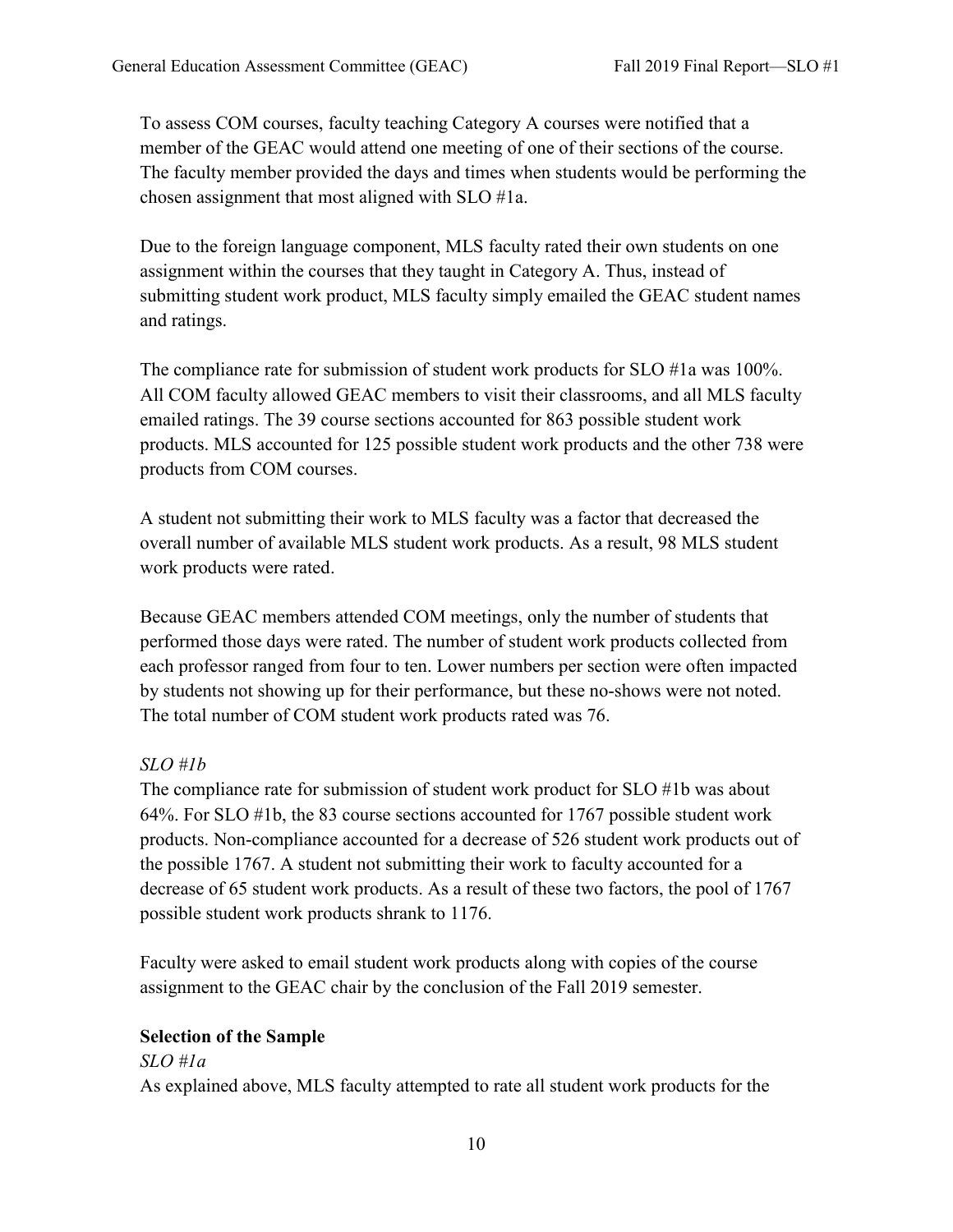selected assignments, but did not reach 100% due to some students not showing up for or submitting their performance. COM samples were also not random, but instead collected by one GEAC member attending one meeting of one section of each faculty member teaching in Category A. The faculty member provided days and times that worked best, and the GEAC member selected from that list. Overall, of the 863 possible student work products, 174 were rated for SLO #1a (about 20%).

#### *SLO #1b*

Using a random number generator, a list of 500 numbers between 1 and 1767 was compiled. In an effort to check ratings, it was decided that about 25% of those 500 would be doublerated. Thus, after determining the 500 random student work products that were to be rated, every 14<sup>th</sup> student work product was marked to comprise a double-rated pool of 125.

Because of faculty non-compliance and student non-submissions, out of the 500 randomly chosen student work products, only 236 were submitted for rating. In addition, only 28 of the potential 125 double-rated student work products were submitted. It should be noted that the GEAC decided to pull a random sample from the entire population instead of waiting to see which faculty actually complied and submitted student work product. An argument could be made, however, for the random selection process to be completed *after* student work products are received to comprise a larger sample.

#### **Rating Student Work Products**

The assessment rubrics for both SLO #1a and SLO #1b are comprised of four performance levels. Each performance level consists of several statements that can be used to describe the student output and the quality of the student work product. These statements more accurately describe student competence rather than knowledge demonstration. A Performance Level 4 is the level that at student who is completing a capstone course should be able to achieve. In contrast, a Performance Level 1 is the expected level of a student who is only beginning their journey in higher education. A Performance Level 2 has been deemed by GEAC to be the minimum expectation for a student in a General Education course or the benchmark.

Further, it should be noted that there is no connection between a grade in a course or on an assignment and performance on the rubric. For example, receiving an "A" on the assignment does not automatically mean that the student work product should be rated at a Performance Level 4.

#### *SLO #1a*

Near the beginning of the Fall 2019 semester, those faculty teaching courses under SLO #1a were emailed regarding rating student work products. The process for COM courses differed from MLS courses so the following discusses them separately.

COM faculty were asked to provide days and times when one GEAC member could attend one meeting of one of their sections. GEAC members then chose at least one meeting to visit.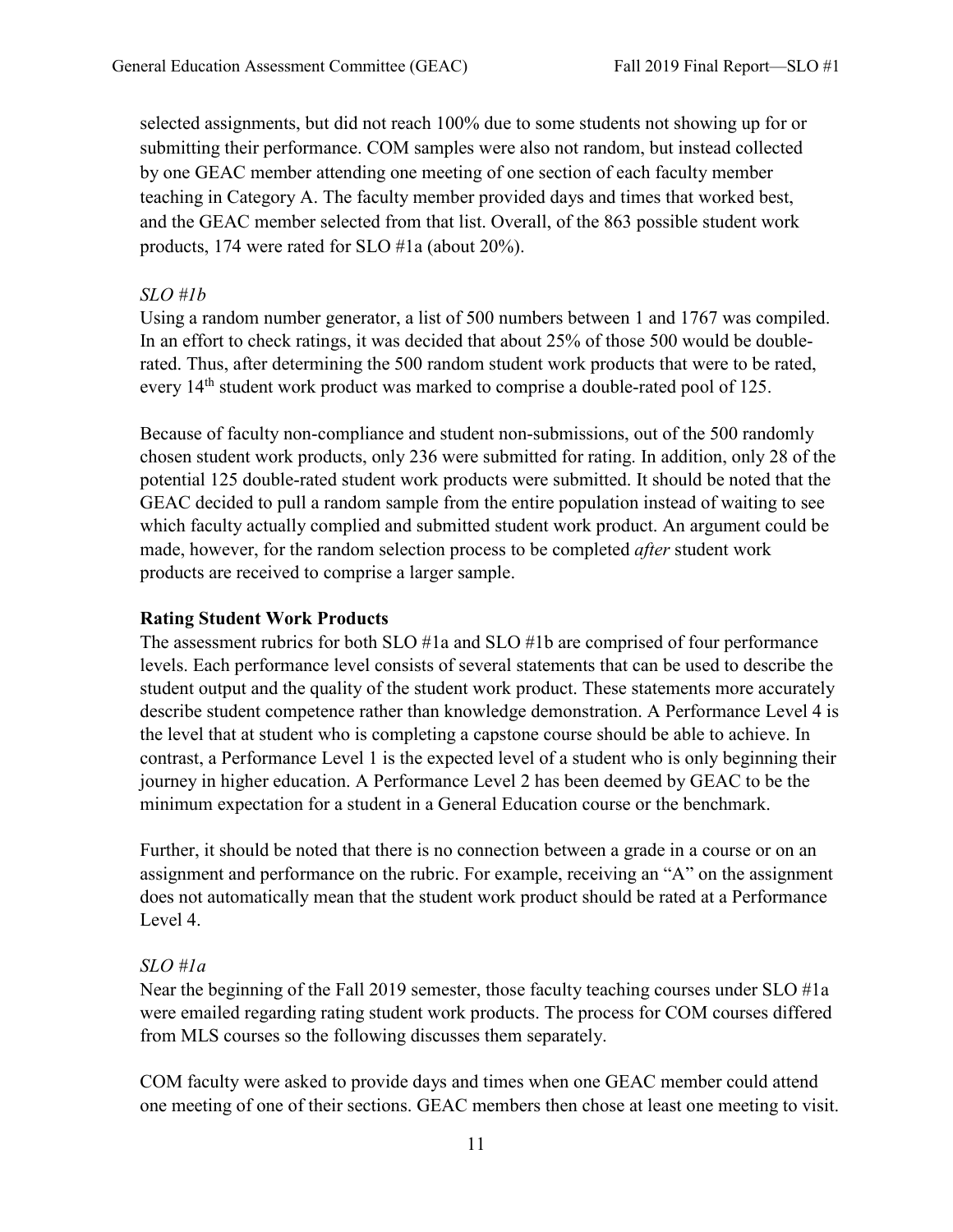While sitting in on the performances, GEAC members utilized the SLO #1a rubric to rate each student performance as they happened. An earlier GEAC meeting was used to discuss the rating process, watch two sample student oral communication performances, and discuss each performance level of the rubric to ensure that it was being applied consistently.

The faculty member for each section was also asked to rate student performances with the GEAC member. In the email sent to these faculty, an outline of how to use the SLO #1a rubric and an explanation of the different performance levels were included. Again, the compliance rate was 100%. The GEAC viewed this double-rating by an external rater and the actual faculty member an opportunity to conduct a small pilot study regarding faculty rating their own student work products. This will be discussed more thoroughly in the Data Analysis and Findings section.

MLS faculty were asked to rate their own student work products because the GEAC realized anyone else assessing students speaking in foreign language was a barrier. Near midsemester, the GEAC chair attended an MLS faculty meeting. During this meeting, the chair walked the MLS faculty through using the SLO #1a rubric, discussed the performance levels and expectations, and answered MLS faculty questions. Again, compliance rate was 100%. All MLS faculty submitted ratings. However, because of student non-submissions, 100% of possible student work products were not rated.

#### *SLOB #1b*

Near the middle of the Fall 2019 semester, the GEAC sent a call for faculty to volunteer to assist with rating SLO #1b student work products. Twenty-eight faculty volunteered from across the university. These volunteers were responsible for attending one of three training sessions. During each session, members of the GEAC explained the assessment process and guided the volunteers through two example student work products so SLO #1b's rubric could be applied. Further, attendees engaged in a group discussion about what constituted each performance level to ensure that the rubric was being applied consistently.

Each volunteer faculty rater was assigned and emailed about 10 student work products. No raters were given their own students' work. Raters were asked to rate the student work products against the SLO #1b rubric and to determine a single, holistic performance level, yet this rating need not be a whole number. Raters also had the option of rating a student work product as X (insufficient information) or 0 (student work product not appropriate for the SLO). However, no student work products were rated as X or 0.

#### **III. DATA ANALYSES AND FINDINGS**

The GEAC undertook several levels of data analyses, both descriptive and inferential. The GEAC's findings from these analyses are presented in this section. Again, because of the different types of student work products, analysis and findings regarding SLO #1a and SLO #1b will be discussed separately.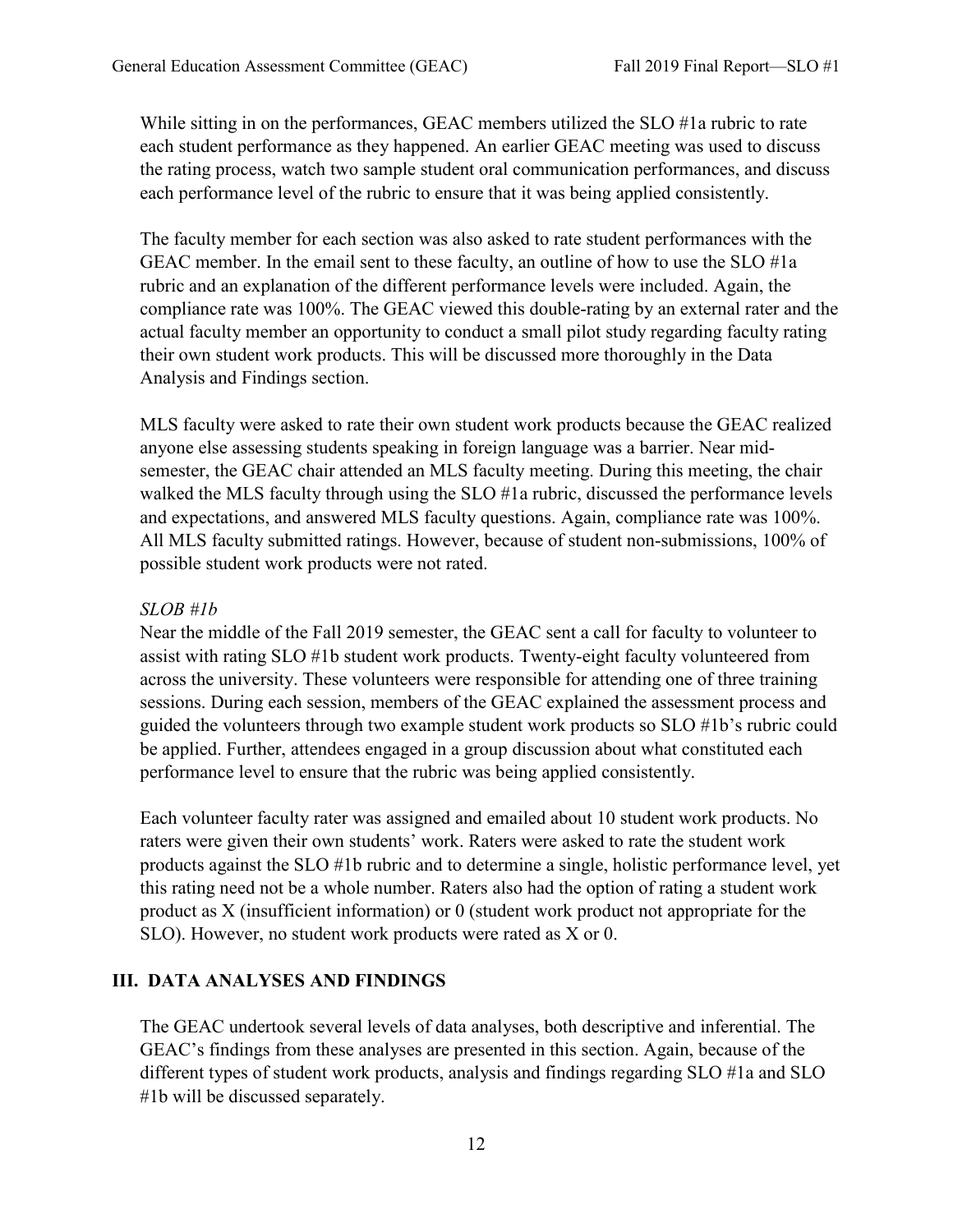It should be included that Institutional Research provided many data including a list of students enrolled in all Category A courses as well as layers of demographic information.

## **Student Performance on SLO #1a (Oral Communication)**

Data presented in this section are based on the rating of 174 student work products. This represents the number of student work products that were live-rated during COM and MLS courses. The mean rating of all student work products was 1.96 with a standard deviation of 0.65. Table 1 provides a breakdown of SLO #1a ratings. Of note is that about 62% of student work products were rated as a Performance Level 2 or higher, the expectation for General Education students established by the GEAC.

| <b>Rating</b> | <b>Frequency</b> | Percentage | Cumulative<br><b>Frequency</b> | <b>Cumulative</b><br>Percentage |
|---------------|------------------|------------|--------------------------------|---------------------------------|
|               |                  |            |                                |                                 |
| 4             |                  | $0.00\%$   |                                | $0.00\%$                        |
| $3.5 - 3.9$   | 3                | 1.72%      |                                | 1.72%                           |
| $3 - 3.49$    | 12               | 6.90%      | 15                             | 8.62%                           |
| $2.5 - 2.9$   | 22               | 12.64%     | 37                             | 21.26%                          |
| $2 - 2.49$    | 71               | 40.80%     | 108                            | 62.07%                          |
| $1.5 - 1.9$   | 35               | 20.11%     | 143                            | 82.18%                          |
| $1 - 1.49$    | 21               | 12.07%     | 164                            | 94.25%                          |
| <1            | 10               | 5.75%      | 174                            | 100%                            |
| <b>Total</b>  | 174              | 100%       | 174                            | 100%                            |

After conducting a one-tailed t-test, the GEAC found that students with a high school GPA of 3.0 or higher (n=117, *M*=2.05, SD=0.63) performed significantly better than those who had a high school GPA of below a 3 (n=49,  $M=1.81$  $M=1.81$  $M=1.81$ , SD=0.65) (t<sub>(164)</sub>=2.16, p=.02).<sup>1</sup> The difference between the two means was .24 (95% CI [.027, .453]).

The GEAC finds it important to note that type of student work product varied considerably regarding COM and MLS courses. COM courses were all introductory level speaking courses that use the entire semester to primarily focus on each bullet that happens to be included in the SLO #1a rubric. On the other hand, MLS courses were intermediate level foreign language courses that are not primarily focused on oral communication as defined by the rubric. In addition, it is obvious that the focus cannot be the same when, for most students, the language being covered is not their first.

Thus, findings between the two should be further broken down to better understand General Education competence for SLO #1a. COM student work products comprised about 44% of

<span id="page-12-0"></span><sup>&</sup>lt;sup>1</sup> The high school GPAs of only 166 of the 174 students rated for SLO #1a were available to, and thus provided by, Institutional Research.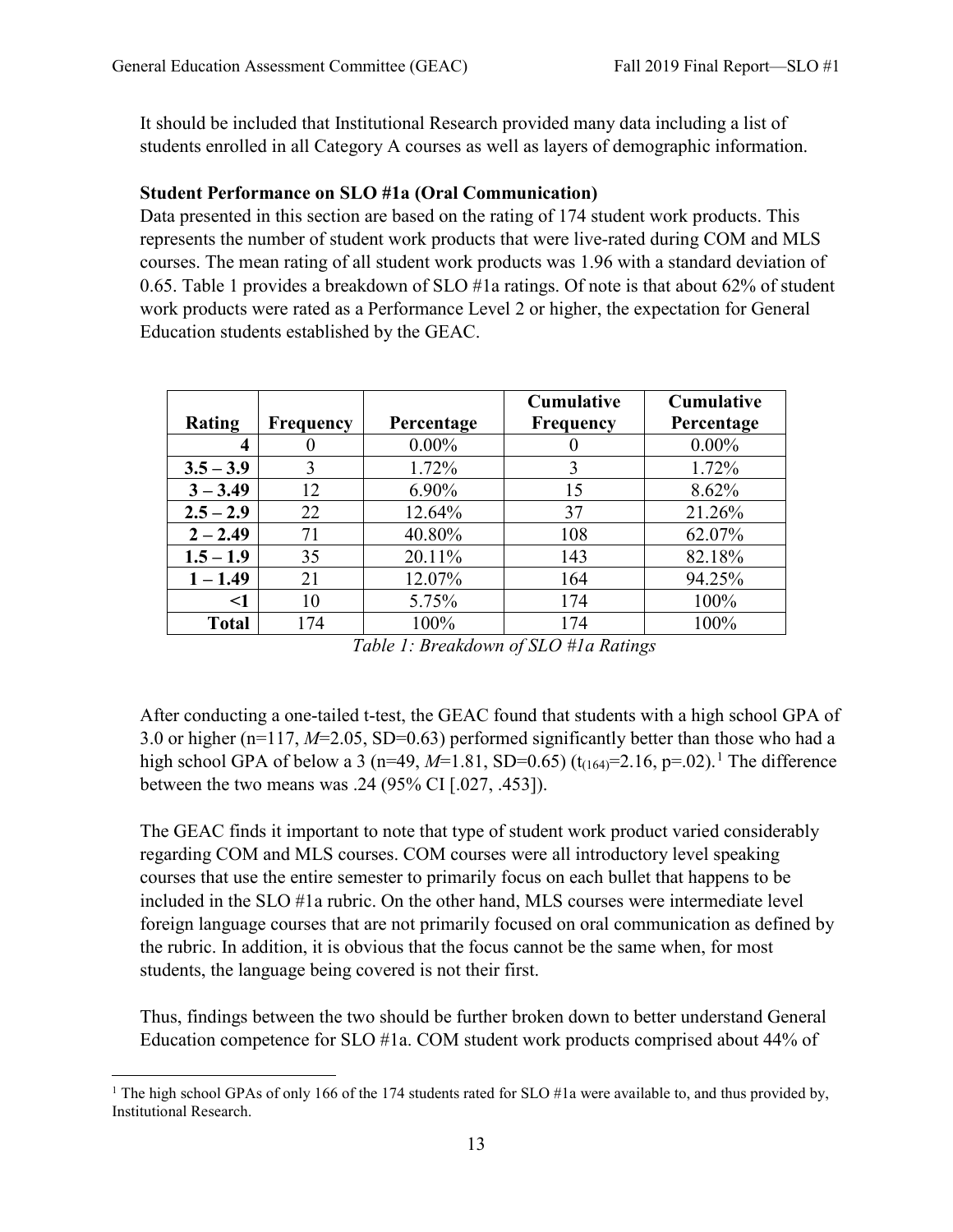|               |                  |            | <b>Cumulative</b> | Cumulative |
|---------------|------------------|------------|-------------------|------------|
| <b>Rating</b> | <b>Frequency</b> | Percentage | <b>Frequency</b>  | Percentage |
| 4             |                  | $0.00\%$   |                   | $0.00\%$   |
| $3.5 - 3.9$   |                  | 2.63%      |                   | 2.63%      |
| $3 - 3.49$    | 6                | 7.89%      | 8                 | 10.53%     |
| $2.5 - 2.9$   | 18               | 23.68%     | 26                | 34.21%     |
| $2 - 2.49$    | 31               | 40.79%     | 57                | 75.00%     |
| $1.5 - 1.9$   | 15               | 19.74%     | 72                | 94.74%     |
| $1 - 1.49$    |                  | 5.26%      | 76                | 100%       |
| <1            |                  | $0.00\%$   | 76                | 100%       |
| <b>Total</b>  | 76               | 100%       | 76                | 100%       |

the SLO #1a sample ( $n=76$ ) and had an average rating of 2.27 with a standard deviation of 0.51. Table 2 provides a breakdown of COM course ratings. Of note is that about 75% of student work products were rated as a Performance Level 2 or higher.

*Table 2: Breakdown of COM SLO #1a Ratings*

All COM student work products were double-rated—a GEAC member attended one meeting of one course section per faculty member, and both the GEAC member and the faculty member live-rated while students performed. Not only was this completed to obtain doubleratings as a way of measuring consistency, the GEAC also saw it as an opportunity to pilot test the notion that faculty could rate their own students' work. Table 3 shows average rating errors between faculty member and GEAC member for each section meeting.<sup>[2](#page-13-0)</sup> In the average error column, a *positive* value denotes that, on average, the faculty member noted higher ratings on student work products. A *negative* value denotes that, on average, the GEAC member recorded higher ratings.

As can be seen in Table 3, the average error for the 76 double-rated COM student work products is about 0.08. This means that, on average, faculty members rated their own students' work about 8% of one Performance Level higher than the GEAC members. As can be gleaned from the data, a t-test showed no statistically significant difference between faculty ratings and GEAC ratings.

<span id="page-13-0"></span><sup>&</sup>lt;sup>2</sup> Each course section visited was given a letter to maintain faculty anonymity.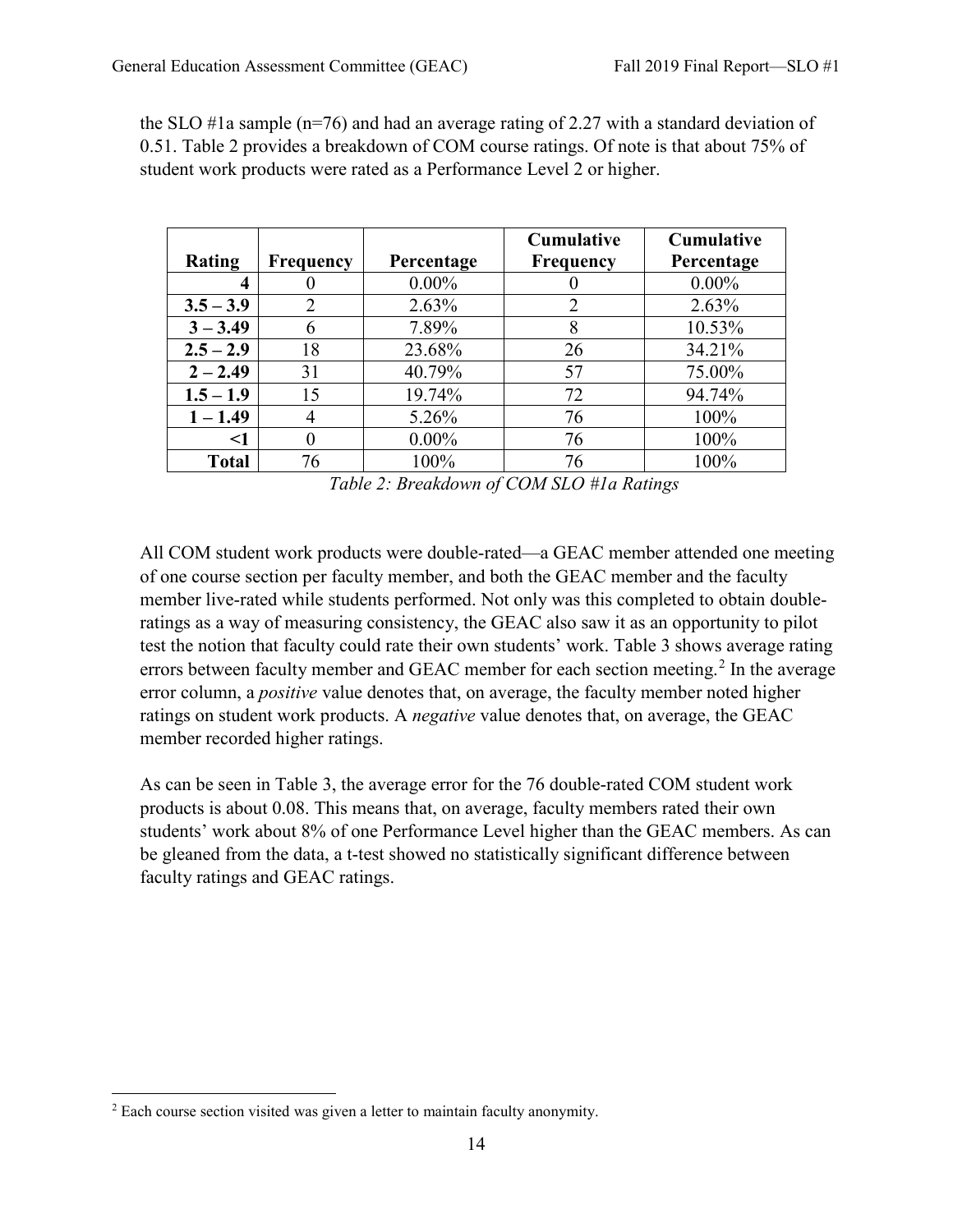|              | Average               | Average            | Average      |
|--------------|-----------------------|--------------------|--------------|
| Course       | <b>Faculty Rating</b> | <b>GEAC Rating</b> | <b>Error</b> |
| A            | 2.16                  | 2.00               | .16          |
| В            | 2.17                  | 2.18               | $-.01$       |
| C            | 1.86                  | 2.31               | $-.45$       |
| D            | 2.38                  | 2.64               | $-.28$       |
| E            | 3.38                  | 2.44               | .94          |
| F            | 2.93                  | 1.90               | 1.03         |
| G            | 1.86                  | 2.13               | $-.26$       |
| H            | 1.93                  | 2.33               | $-.40$       |
|              | 1.85                  | 2.40               | $-.55$       |
| ${\bf J}$    | 2.76                  | 2.13               | .64          |
| <b>Total</b> | 2.33                  | 2.25               | .082         |

*Table 3: COM SLO #1a Average Rating Errors between Faculty and GEAC Members*

If the GEAC's data collection model as outlined in this report is right in assuming that the GEAC or external rater is "more fair" or "less biased," it could be argued that faculty will generally rate their own students higher than an external rater. However, it should be determined by the GEAC what level of error is acceptable. This is an especially important decision for future studies because asking faculty to provide their own ratings could mean more efficient analyses and larger sample sizes. This would, of course, require faculty to participate in training to understand how to properly use the associated rubric.

MLS student work products comprised about 56% of the SLO #1a sample (n=98) and had an average rating of 1.73 with a standard deviation of 0.66. Table 4 provides a breakdown of MLS ratings. Of note is that about 52% of student work products were rated as a Performance Level 2 or higher.

| <b>Rating</b> | <b>Frequency</b> | Percentage | <b>Cumulative</b><br><b>Frequency</b> | <b>Cumulative</b><br>Percentage |
|---------------|------------------|------------|---------------------------------------|---------------------------------|
|               |                  | $0.00\%$   |                                       | $0.00\%$                        |
| $3.5 - 3.9$   |                  | 1.02%      |                                       | 2.63%                           |
| $3 - 3.49$    |                  | 6.12%      |                                       | 7.14%                           |
| $2.5 - 2.9$   |                  | 4.08%      | 11                                    | 11.22%                          |
| $2 - 2.49$    | 40               | 40.82%     | 51                                    | 52.04%                          |
| $1.5 - 1.9$   | 20               | 20.41%     | 71                                    | 72.45%                          |
| $1 - 1.49$    | 17               | 17.35%     | 88                                    | 89.80%                          |
| <1            | 10               | 10.20%     | 98                                    | 100%                            |
| <b>Total</b>  | 98               | 100%       | 98                                    | 100%                            |

*Table 4: Breakdown of MLS SLO #1a Ratings*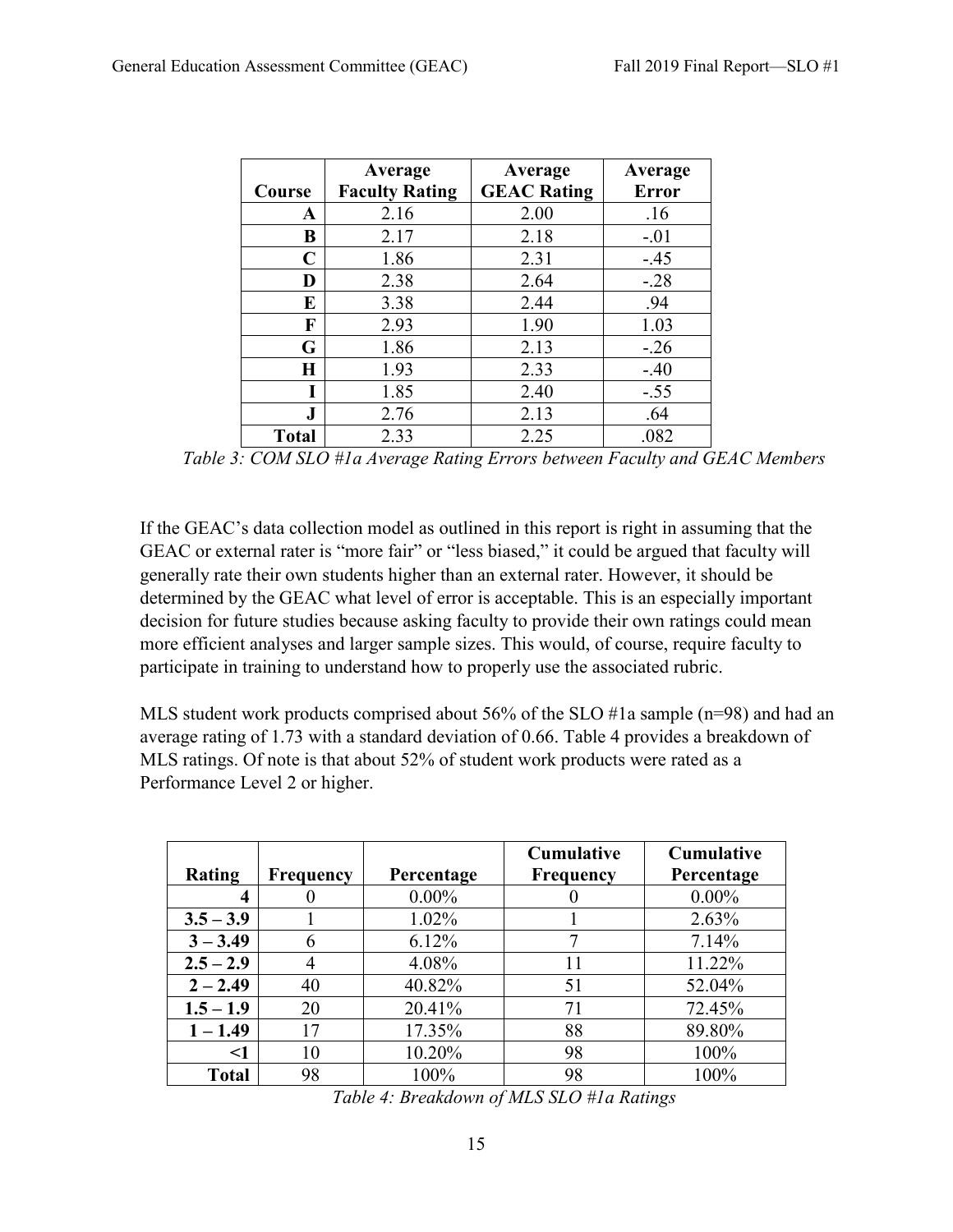Summing up SLO #1a, Figure 1 shows a bar graph that displays SLO #1a's percentage of ratings within eight categories, with two line graphs to show the breakout of COM and MLS percentages.



*Figure 1: SLO #1a Ratings with Breakout of COM and MLS ratings*

Although the average MLS rating is considerably lower than the COM average, it should again be kept in mind that the actual course content of the rated COM course is, overall, much more represented in the SLO #1a rubric than the courses rated for MLS. The GEAC should consider two variables. First, should the rubric remain as is or should it better encompass courses that are not traditionally in the Communication Studies and Public Speaking fields? In other words, should the definition of a student communicating clearly and effectively orally be reconsidered? Second, when SLO #1a comes up again for analysis (Fall 2022), many more courses will have been approved for Category A. Thus, perhaps no substantial decisions should be made until a more diverse sample can be rated and compared to this Fall 2019 analysis.

To provide a more granular view of SLO #1a competency, ratings were broken down by student home college. Table 5 summarizes number of student work products, means, and percentage reaching a Performance Level of 2 or higher.

Figure 2 displays this breakdown of ratings for SLO #1a by student home college. Data are presented for each college by percentage of the total students representing each college for eight ratings categories.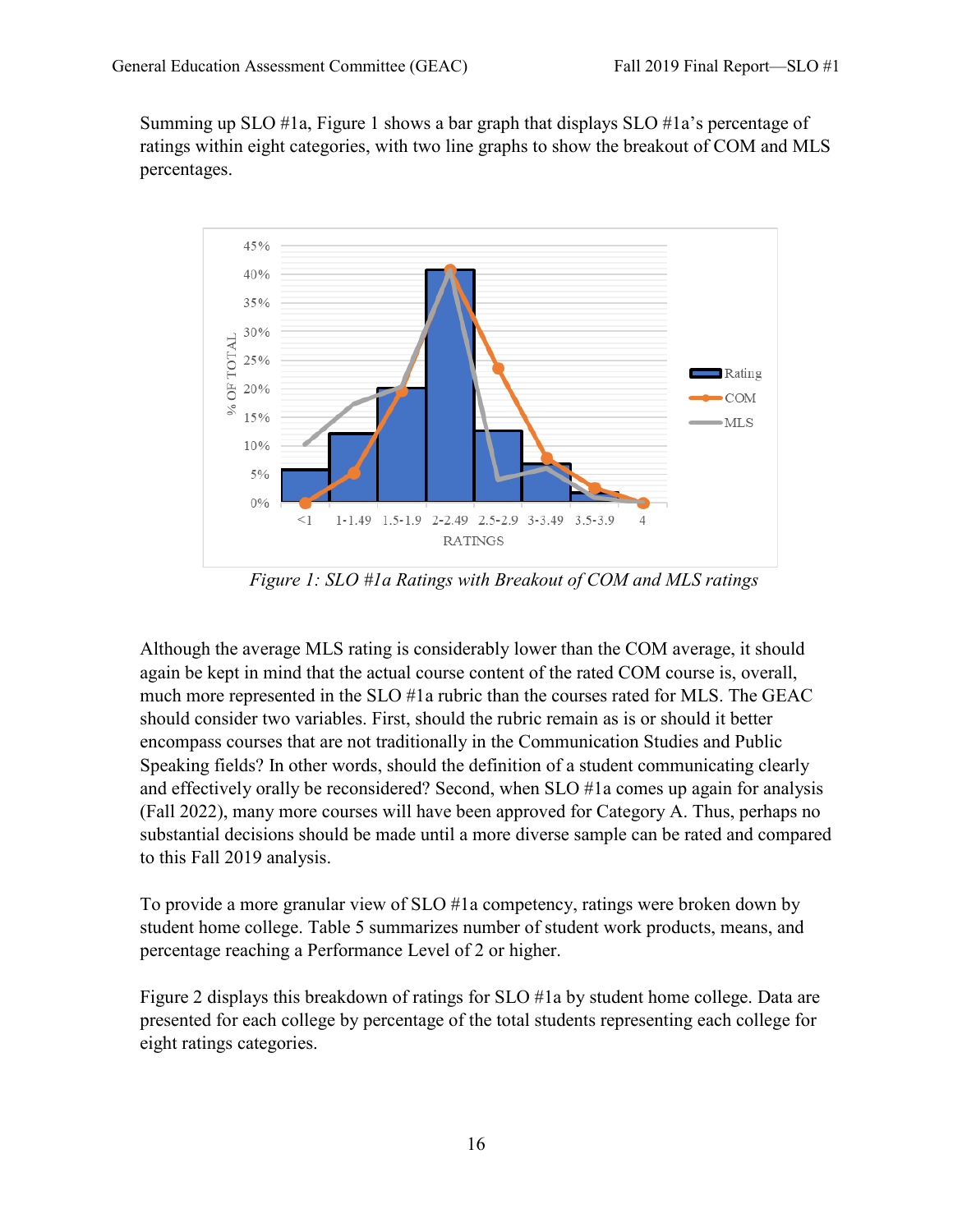| <b>Student Home</b> | Number of               |      | Percentage at |
|---------------------|-------------------------|------|---------------|
| College             | <b>Student Products</b> | Mean | 2 or higher   |
| ACA                 | 21                      | 2.06 | 71.43%        |
| <b>COB</b>          | 21                      | 2.07 | 61.90%        |
| COE                 | 26                      | 2.29 | 73.10%        |
| LAS                 | 73                      | 1.76 | 52.05%        |
| /PA                 | 33                      | 2.04 | 69.70%        |

*Table 5: SLO #1a Ratings by Student Home College*



*Figure 2: SLO #1a Ratings by Student Home College*

#### **Student Performance on SLO #1b (Written Communication)**

Data presented in this section on based on the rating of 236 student work products. This represents the number of student work products remaining from the randomly chosen 500 after faculty non-compliance and student non-submission. The mean rating of all student work products was 2.10 with a standard deviation of 0.72. Table 5 provides a breakdown of SLO #1b ratings. Of note is that about 65% of student work products were rated as a Performance Level 2 or higher, the expectation for General Education students established by the GEAC.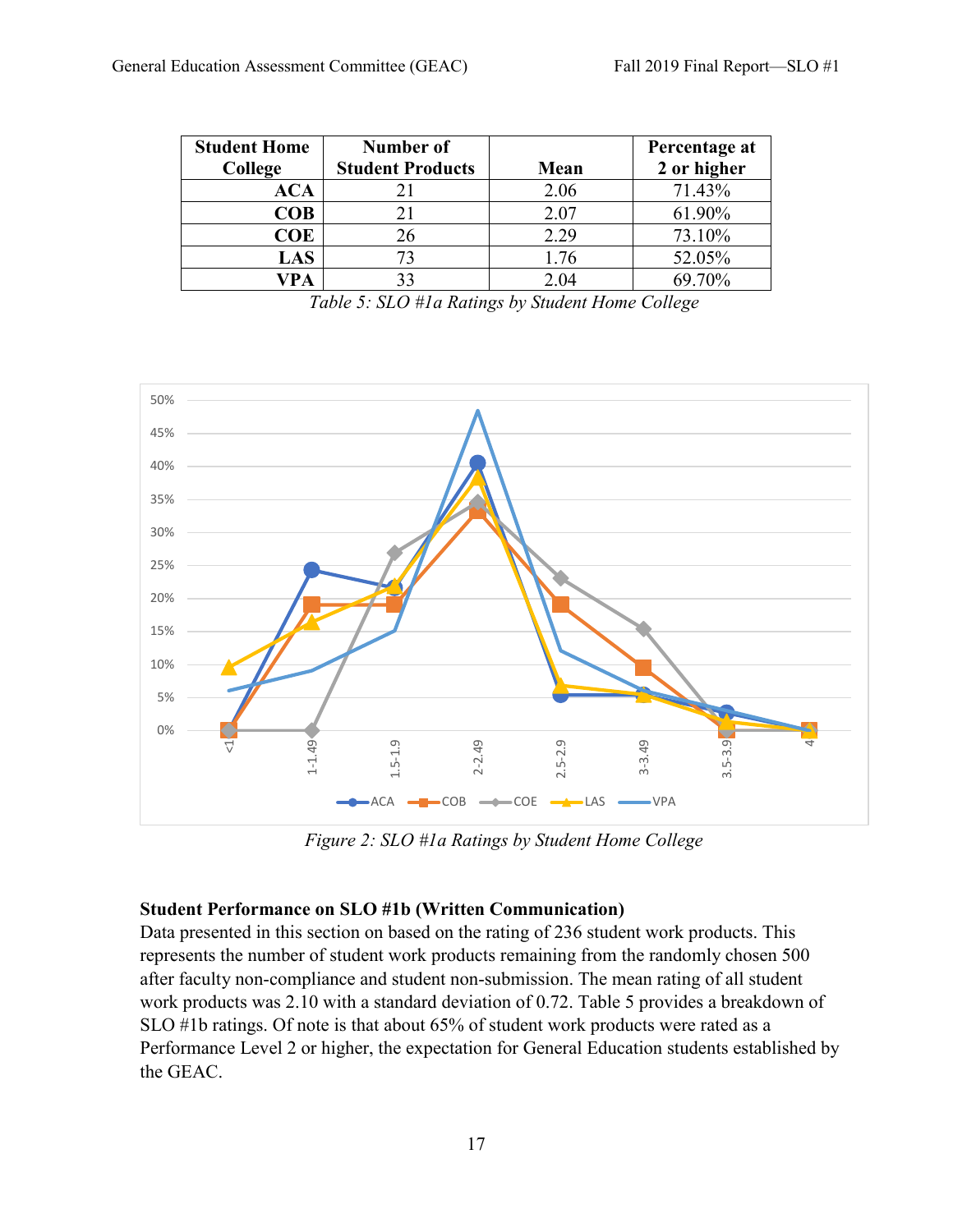|              |                  |            | <b>Cumulative</b> | <b>Cumulative</b> |
|--------------|------------------|------------|-------------------|-------------------|
| Rating       | <b>Frequency</b> | Percentage | <b>Frequency</b>  | Percentage        |
| 4            |                  | 2.54%      |                   | 2.54%             |
| $3.5 - 3.9$  | 11               | $4.66\%$   | 17                | 7.20%             |
| $3 - 3.49$   | 16               | 6.78%      | 33                | 13.98%            |
| $2.5 - 2.9$  | 38               | 16.10%     | 71                | 30.85%            |
| $2 - 2.49$   | 82               | 34.75%     | 153               | 64.83%            |
| $1.5 - 1.9$  | 46               | 19.49%     | 199               | 84.32%            |
| $1 - 1.49$   | 37               | 15.68%     | 236               | 100%              |
| <1           |                  | $0.00\%$   | 236               | 100%              |
| <b>Total</b> | 236              | 100%       | 236               | 100%              |

*Table 5: Breakdown of SLO #1b Ratings*

Twenty-eight student work products, or about 12% of the SLO #1b student work products were double-rated. This was to gauge consistency of ratings by the volunteer faculty members. On average, the error was about 0.70. Table 6 shows a breakdown of this rater error. Of note is that almost 79% of double-rated student work products were rated within one Performance Level or less of each other.

| Level of     |                  |            | <b>Cumulative</b> | Cumulative |
|--------------|------------------|------------|-------------------|------------|
| Error        | <b>Frequency</b> | Percentage | <b>Frequency</b>  | Percentage |
| Equal        |                  | 14.29%     |                   | 14.29%     |
| < 5          |                  | 14.29%     |                   | 28.57%     |
| $\cdot$ 5    | 8                | 28.57%     | 16                | 57.14%     |
| .75          |                  | $3.57\%$   | 17                | 60.71%     |
|              |                  | 17.86%     | 22                | 78.57%     |
| 1.25         | 2                | 7.14%      | 24                | 85.71%     |
| 1.5          | 3                | 10.71%     | 27                | 96.43%     |
| 1.75         |                  | $3.57\%$   | 28                | 100%       |
| <b>Total</b> | 28               | 100%       | 28                | 100%       |

*Table 6: Breakdown of SLO #1b Double-Rating Error*

To provide a more granular view of SLO #1b competency, ratings were broken down by student home college. Table 7 summarizes number of student work products, means, and percentage reaching a Performance Level of 2 or higher.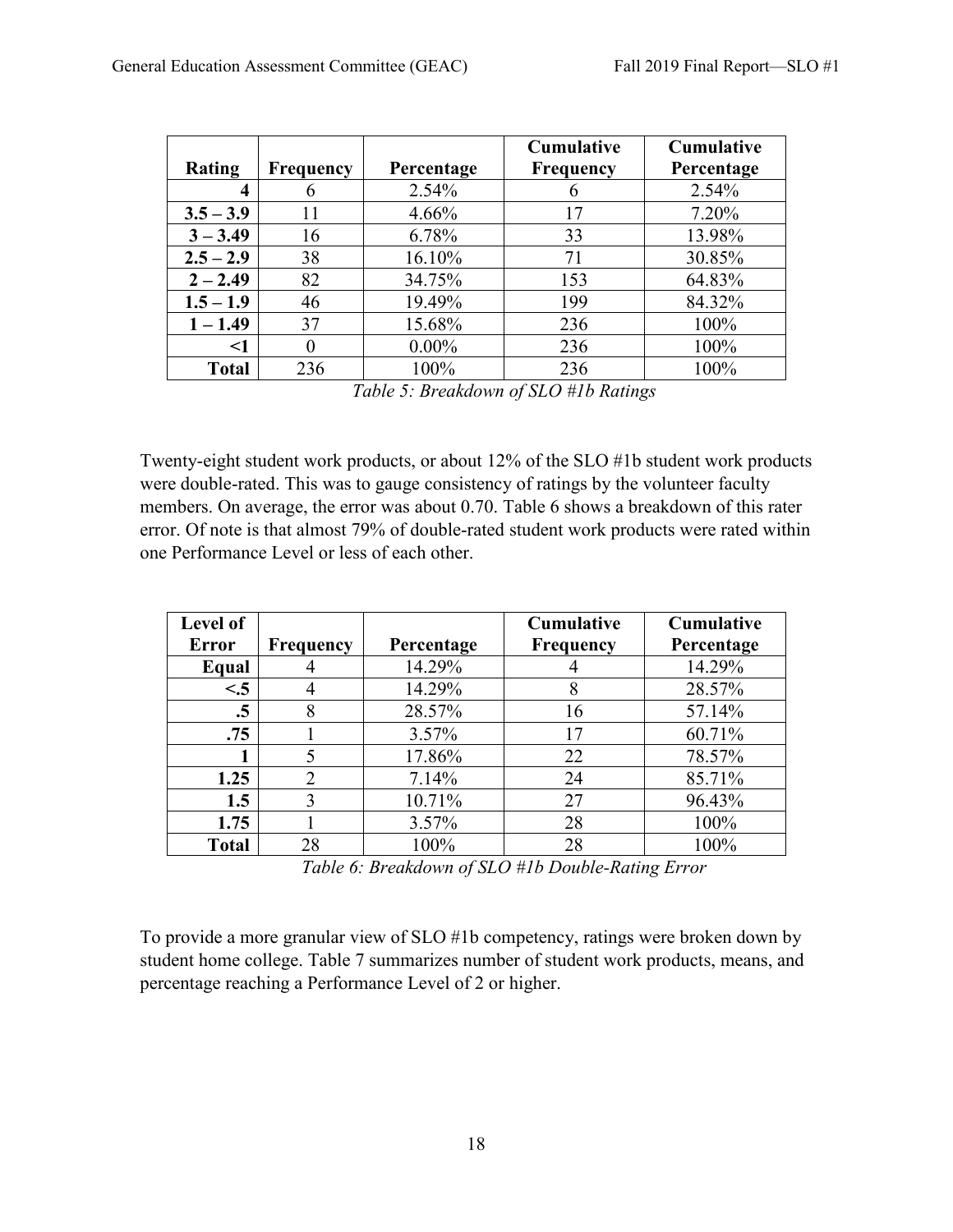| <b>Student Home</b> | Number of               |      | Percentage at |
|---------------------|-------------------------|------|---------------|
| College             | <b>Student Products</b> | Mean | 2 or Higher   |
| ACA                 | 37                      | 1.86 | 54.05%        |
| COB                 | 62                      | 2.22 | 74.19%        |
| <b>COE</b>          | 29                      | 2.21 | 69.00%        |
| LAS                 | 63                      | 2.10 | 65.08%        |
| /PA                 |                         | 2.10 | 57.78%        |

*Table 7: SLO #1b Ratings by Student Home College*

Figure 3 displays this breakdown of ratings for SLO #1b by student home college. Data are presented for each college by percentage of the total students representing each college for eight ratings categories.



*Figure 3: SLO #1b Ratings by Student Home College*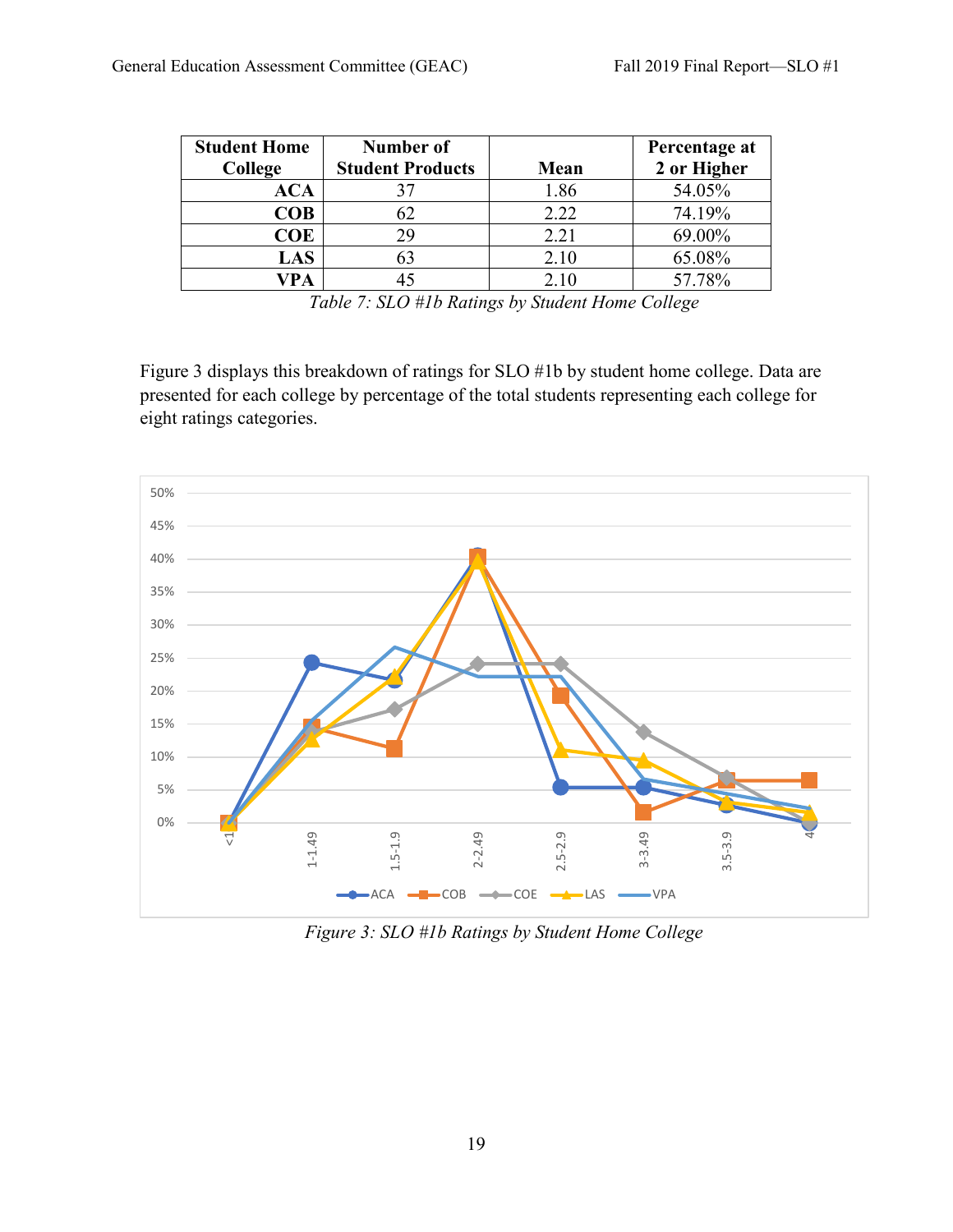# **IV. CONCLUSIONS AND RECOMMENDATIONS**

During the Fall 2019 semester, the GEAC collected student work products from courses within Category A to assess students' competence on SLO #1, broken down into SLO #1a (oral communication) and SLO #1b (written communication). In this section, the GEAC highlights key findings and identifies data-driven recommendations organized by relevant parties.

## **Key Findings**

- Faculty compliance with the submission of student work products for SLO #1a was 100%. However, faculty compliance with the submission of student work products for SLO #1b was 64%. On average, the compliance rate was 82% which is in line with the previous two semesters of assessing the 2018 General Education program. However Middle States has noted that we should be working at 100% compliance.
- For SLO #1a, an examination of cumulative frequency revealed that about 62% of the student work products performed at or above Performance Level 2, which is the level the GEAC established as the benchmark. The GEAC finds it important to note that two diverse types of student work products were assessed for SLO #1a traditional public speaking speeches in COM courses and varied speaking assignments in MLS courses. Thus, ratings were further analyzed between the two. About 75% of COM student work products performed at or above Performance Level 2. About 52% of MLS student work products performed at or above Performance Level 2.
- All student work products submitted by COM faculty for SLO #1a were doublerated. Because of the performance nature, one GEAC member sat in on one section of one course for each faculty member. During this time, both the GEAC member and the faculty member live-rated student work products. The average error was 0.08 and showed the faculty, on average, rated slightly higher than GEAC members.
- For SLO #1b, an examination of cumulative frequency revealed that about 65% of the student work products rated performed at or about Performance Level 2.
- Of the 236 student work products rated to assess SLO #1b, 28 were double-rated. The average error was about 0.70 and almost 79% of double-rated student work products were rated within one Performance Level or less of each other
- Most inferential tests were not significant, but one t-test did reveal that students were significantly more likely to perform better on SLO #1a if they had a high school GPA of a 3 or higher. Last semester, a similar analysis was performed and it was found that students who had a higher high GPA performed significantly better on SLO #2a (scientific reasoning).

## **Recommendations**

*General Education Assessment Committee*

The GEAC should take note that SLO #1a was only represented in this study by two departments, and the two types of assignments varied greatly. Specifically, the COM assignments were traditionally "public speaking" assignments and seem to be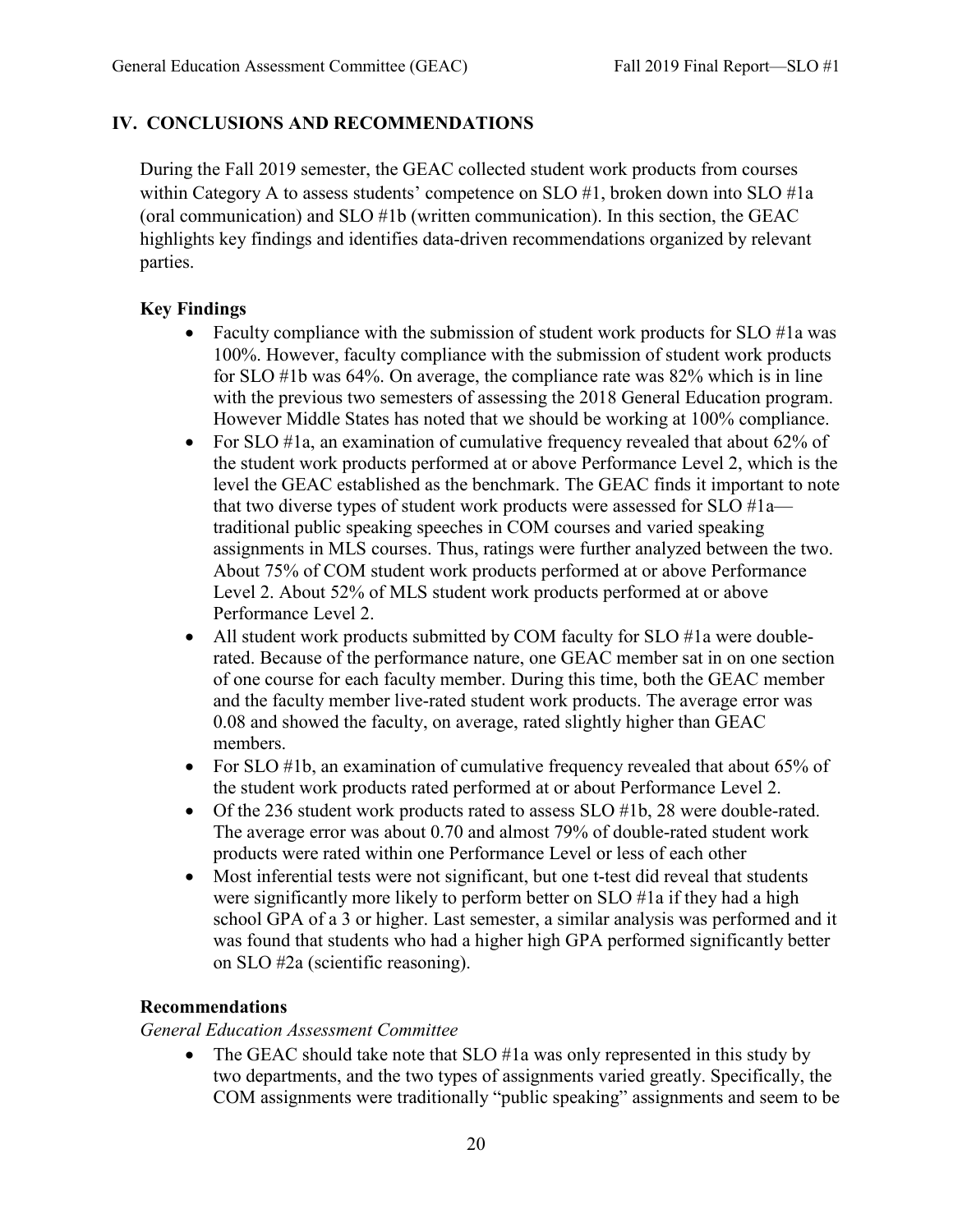models for how the rubric was designed. On the other hand, MLS assignments were not in the students' first language, and were not traditionally "public speaking" assignments. Thus, when SLO #1 is reassessed (Fall 2022), the GEAC should pay particular attention to the newly approved Category A oral communication courses. Future data may lead to the GEAC altering the SLO #1a rubric to better define what "oral communication" is beyond notions of traditional public speaking.

- The GEAC should also look into how students are generally expected to perform in courses where the content is not in their first language. This could potentially lead to changes such as a different Performance Level benchmark for MLS students.
- Part of using double-ratings for COM SLO #1a assignments was to conduct a small pilot study to test if faculty rating their own student work products was a viable option. This study found that the average error was 0.08, leaning toward faculty, on average, rating their students' work products higher than the visiting GEAC member. The GEAC needs to deeply discuss these findings and decide what is an acceptable level of error. Tests should continue to better understand faculty rating their own students' work.
- There would most likely be less error within ratings if there was a better process for training raters on how to apply the SLOs' rubrics. The GEAC, in conjunction with the Office of Assessment, may consider creating training videos that walk raters through the rating process and provide them with sample student work products.

#### *General Education Committee*

The General Education Committee should discuss faculty non-compliance for submitting student work product. Submitting work is supposed to be a condition of teaching in the General Education program. We recommend that the General Education Committee alter the form to more accurately represent the necessity for submitting student work products. We also suggest that the committee outline consequences that would follow if student work products are not submitted.

#### *Academic Affairs*

- Faculty compliance for submitting student work products for SLO #1b was a bit low this Fall 2019 semester (64%). For the GEAC to actually conduct internally valid studies, a larger percentage of the total possible population of student work products need to be submitted. The office of Academic Affairs should put more time and resources into planning how to eventually reach 100% compliance for every semester and every SLO assessed. This may include linking compliance rates to the allocation of resources by program or by department. For example, if a department is not 75% or more compliant, their funding drops by 25% the following semester.
- There was a 100% compliance rate for submitting student work products for SLO #1a. This was most likely the case because it became a very personal process. Because of the performance nature of the student work products, the GEAC chair worked closely with both the COM and the MLS departments, often emailing with faculty one-on-one and attending faculty meetings.
- Thus, another, more positive, compliance solution could include the creation of a group of "Assessment Fellows" that provide university-level service. This group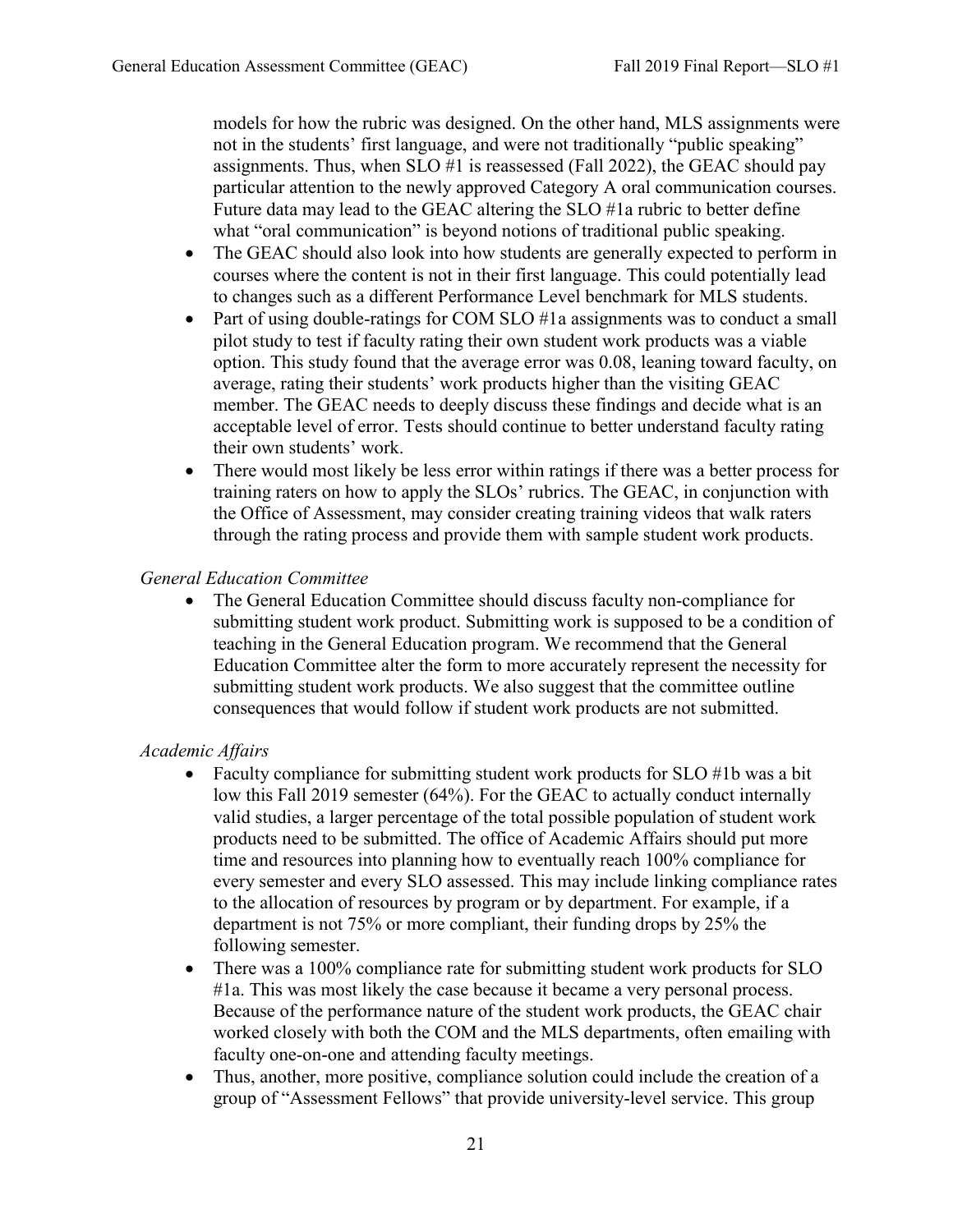would be well-trained in the entire General Education Assessment process and be comprised of a representative member from each department. They could then work with their respective departments regarding submitting general education student work products. In addition, these fellows could also serve as the raters, making the process more efficient than having to ask for volunteers each semester. A pilot program could run by each Dean selecting only a few departments from each college to send a representative. For an example, see Hong's research on this topic. $3$ 

- The GEAC assessment process would run much more smoothly if submission of student work products was more efficient. Based in the findings of this report and the previous two under the 2018 General Education program, it is recommended that the office of Academic Affairs allocate resources for a digitized archive that faculty can submit student work products to every time they teach a General Education course, not just the semester the GEAC has scheduled to rate an SLO. This would not only make the process more seamless; it would also allow for larger sample sizes and more frequent assessments. In addition, if this archive were linked to D2L, faculty would not have to devote extra time for the General Education assessment process. The GEAC is aware that, in its current state, this is not possible with D2L. Yet, the committee still highly suggests this allocation of resources in the near future.
- For two semesters in a row, assessing different SLOs, the GEAC has found that students who enter Kutztown University with a lower high school GPA are statistically more likely to perform at a lower Performance Level. The GEAC highly recommends that the office of Academic Affairs not only look into other cases that may have similar results, but also into extracurricular programs and support for this subset of students. While we do not have the data to complete this analysis on our own, the GEAC is curious how these findings align with retention rates.

<span id="page-21-0"></span> <sup>3</sup> Rebecca Hong, 2018, "Faculty Assessment Fellows: Shifting from a Culture of Compliance to a Culture of Assessment Advocacy.[" https://onlinelibrary.wiley.com/doi/full/10.1002/ir.20259](https://onlinelibrary.wiley.com/doi/full/10.1002/ir.20259)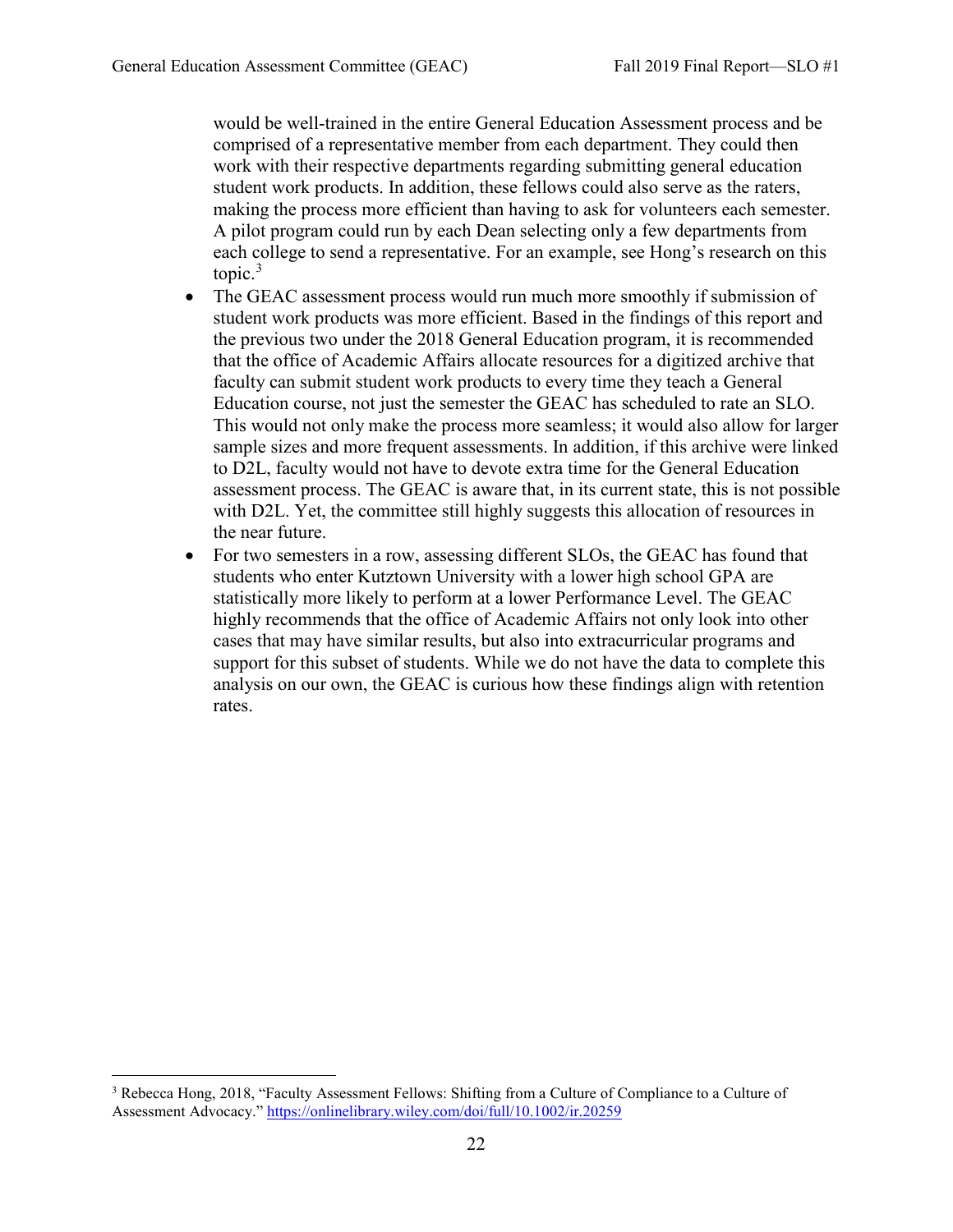## **APPENDIX A GEAC'S ASSESSMENT SCHEDULE**

SLOs #1 through 7 are assessed in a three-year rotation using the schedule below. SLO #8 is evaluated every spring semester beginning 2021 through 2024 with the completion of a transcript audit to determine the breadth of courses taken by students.

| <b>YEAR</b> | <b>Academic Year</b>       | General                | <b>Student Learning Outcome</b>                                                                                    |
|-------------|----------------------------|------------------------|--------------------------------------------------------------------------------------------------------------------|
|             |                            | <b>Education</b>       |                                                                                                                    |
|             | Fall 2018<br>Fall 2021     | Category<br><b>FYS</b> | $#7$ – Demonstrate an understanding of<br>various models for the development of<br>the whole person.               |
| One         | Spring 2019<br>Spring 2022 | C.1 & C.2              | $#2 - Apply$ scientific and quantitative<br>reasoning to solve problems and<br>increase knowledge.                 |
|             | Fall 2019<br>Fall 2022     | $A.1-4$                | $#1$ – Communicate clearly and effectively<br>orally and in writing.                                               |
| Two         | Spring 2020<br>Spring 2023 | B & D                  | $#6$ – Analyze the role of values, ethics,<br>diversity, and multiple perspectives in<br>local and global society. |
|             | Fall 2020<br>Fall 2023     | FYS & A.1-4            | $#5$ – Demonstrate the ability to retrieve,<br>interpret, and evaluate information.                                |
| Three       | Spring 2021<br>Spring 2024 | D                      | #4 - Engage critically with creative or<br>artistic works.                                                         |
|             | Spring 2021<br>Spring 2024 | B & C.1 & C.2          | #3 - Apply skills in critical analysis and<br>reasoning for the interpretation of data.                            |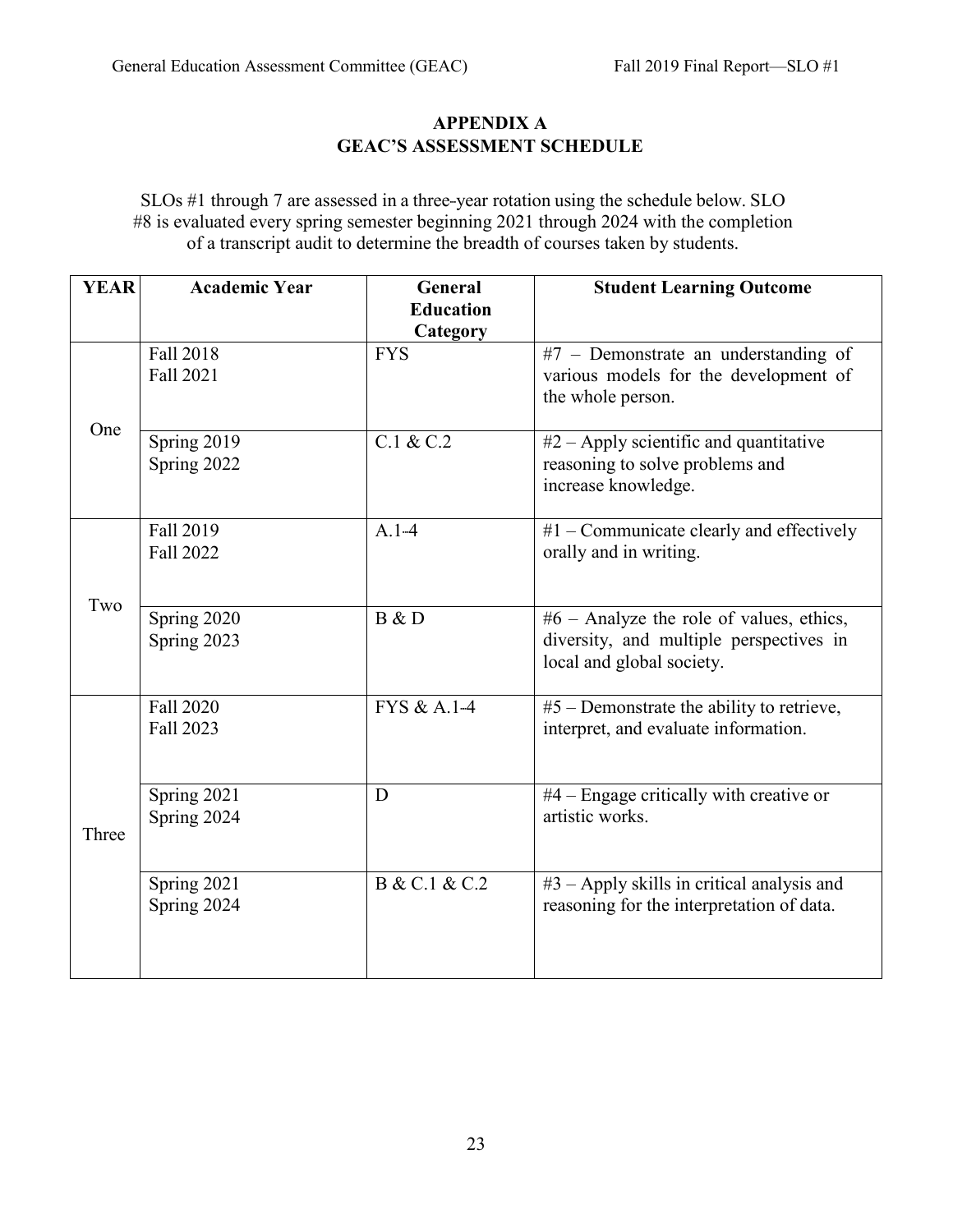# **APPENDIX B SLO #1a RUBRIC**

Student Learning Outcome (SLO) #1a - Communicate clearly and effectively orally.

|                                                    | <b>Performance Levels</b>                                                                                                                                                                                                                                                                                                                                                                                                                                                                                                                                                                                                                                                                                                                                           |                                                                                                                                                                                                                                                                                                                                                                                                                                                                                                                                                                                                                                                                    |                                                                                                                                                                                                                                                                                                                                                                                                                                                                                                                                                                                                                                                                                                          |                                                                                                                                                                                                                                                                                                                                                                                                                                                                                                                                                                                                                                                                                             |  |  |
|----------------------------------------------------|---------------------------------------------------------------------------------------------------------------------------------------------------------------------------------------------------------------------------------------------------------------------------------------------------------------------------------------------------------------------------------------------------------------------------------------------------------------------------------------------------------------------------------------------------------------------------------------------------------------------------------------------------------------------------------------------------------------------------------------------------------------------|--------------------------------------------------------------------------------------------------------------------------------------------------------------------------------------------------------------------------------------------------------------------------------------------------------------------------------------------------------------------------------------------------------------------------------------------------------------------------------------------------------------------------------------------------------------------------------------------------------------------------------------------------------------------|----------------------------------------------------------------------------------------------------------------------------------------------------------------------------------------------------------------------------------------------------------------------------------------------------------------------------------------------------------------------------------------------------------------------------------------------------------------------------------------------------------------------------------------------------------------------------------------------------------------------------------------------------------------------------------------------------------|---------------------------------------------------------------------------------------------------------------------------------------------------------------------------------------------------------------------------------------------------------------------------------------------------------------------------------------------------------------------------------------------------------------------------------------------------------------------------------------------------------------------------------------------------------------------------------------------------------------------------------------------------------------------------------------------|--|--|
|                                                    | 4                                                                                                                                                                                                                                                                                                                                                                                                                                                                                                                                                                                                                                                                                                                                                                   | 3                                                                                                                                                                                                                                                                                                                                                                                                                                                                                                                                                                                                                                                                  | $\overline{2}$                                                                                                                                                                                                                                                                                                                                                                                                                                                                                                                                                                                                                                                                                           | 1                                                                                                                                                                                                                                                                                                                                                                                                                                                                                                                                                                                                                                                                                           |  |  |
| <b>Student</b><br>output and<br>quality of<br>work | • Organizational<br>pattern is clearly,<br>consistently<br>observable, skillful,<br>and makes the<br>content of speaking<br>cohesive<br>• Language choices are<br>imaginative,<br>memorable, and<br>compelling, enhance<br>the speaking; language<br>is appropriate to<br>audience<br>• Delivery techniques<br>make the speaking<br>compelling, and<br>speaker appears<br>polished and<br>confident<br>• A variety of types of<br>supporting materials<br>make appropriate<br>reference to<br>information or analysis<br>that significantly<br>supports the speaking<br>or establishes the<br>speaker's credibility on<br>the topic<br>• Central message is<br>compelling (precisely<br>stated, appropriately<br>repeated, memorable,<br>and strongly<br>supported) | • Organizational<br>pattern is clearly<br>and consistently<br>observable within<br>the speaking<br>• Language<br>choices are<br>thoughtful,<br>generally<br>support the<br>effectiveness of<br>the speaking,<br>and are<br>appropriate to<br>the audience<br>• Delivery<br>techniques make<br>the speaking<br>interesting, and<br>speaker appears<br>comfortable<br>• Supporting<br>materials make<br>appropriate<br>reference to<br>information or<br>analysis that<br>generally supports<br>the speaking or<br>establishes the<br>speaker's<br>credibility on the<br>topic<br>• Central message<br>is clear and<br>consistent with<br>the supporting<br>material | • Organizational<br>pattern is<br>intermittently<br>observable within<br>the speaking<br>• Language choices<br>are mundane and<br>commonplace and<br>partially appear to<br>support the<br>effectiveness of the<br>speaking. Language<br>is appropriate to the<br>audience<br>• Delivery<br>techniques make<br>the speaking<br>understandable,<br>and speaker<br>appears tentative<br>Supporting<br>materials make<br>appropriate<br>reference to<br>information or<br>analysis that<br>partially supports<br>the speaking or<br>establishes the<br>speaker's credibility<br>on the topic<br>• Central message is<br>basically<br>understandable but<br>is not often repeated<br>and is not<br>memorable | • Organizational<br>pattern is not<br>observable within<br>the speaking<br>• Language choices<br>are unclear and<br>minimally support<br>the effectiveness of<br>the speaking.<br>Language in<br>speaking is not<br>appropriate to the<br>audience<br>• Delivery<br>techniques detract<br>from the<br>understandability<br>of the speaking,<br>and speaker<br>appears<br>uncomfortable<br>• Insufficient<br>supporting materials<br>make reference to<br>information or<br>analysis that<br>minimally supports<br>the speaking or<br>establishes the<br>speaker's credibility<br>on the topic<br>• Central message<br>can be deduced, but<br>is not explicitly<br>stated in the<br>speaking |  |  |